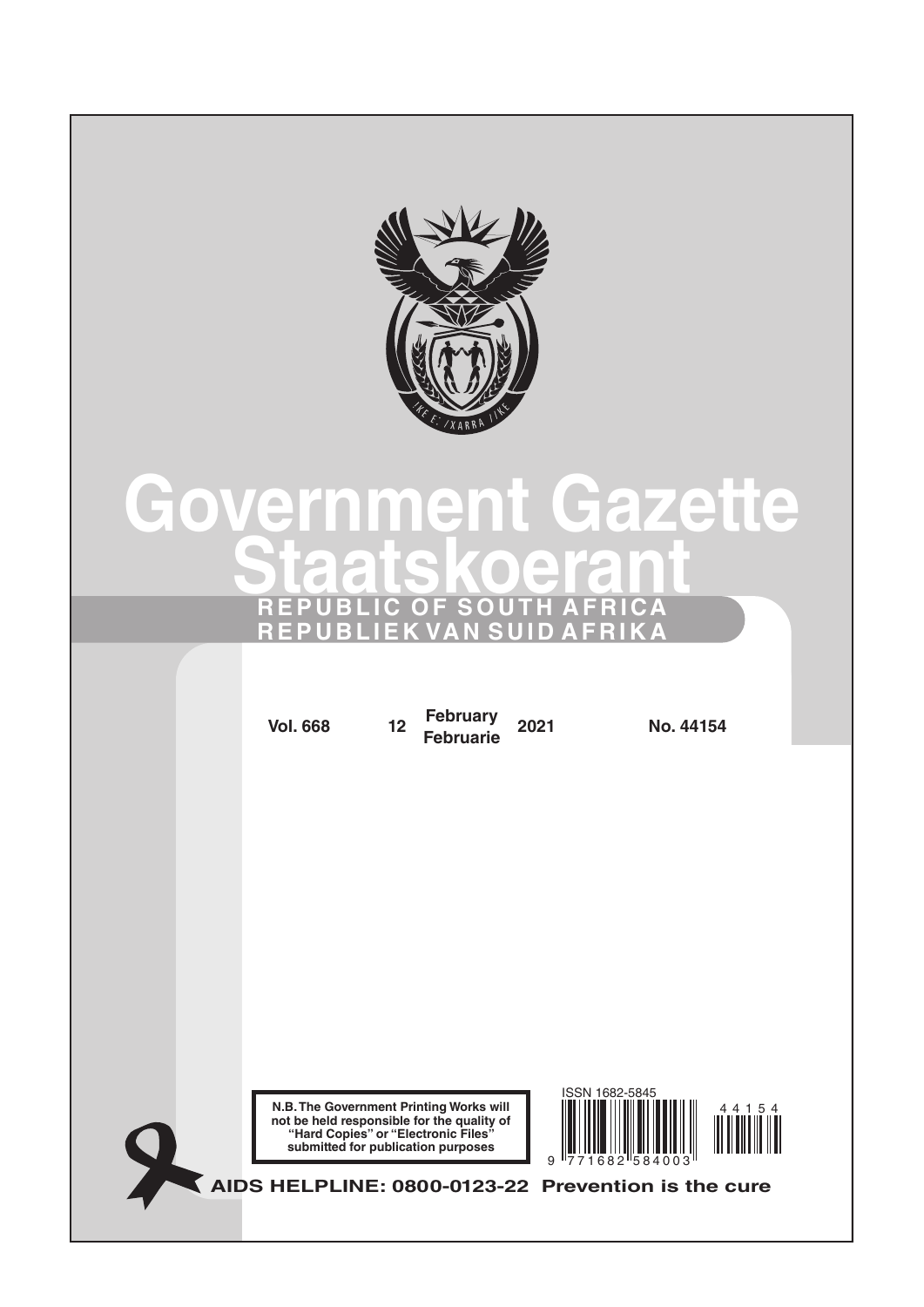# **IMPORTANT NOTICE:**

**The GovernmenT PrinTinG Works Will noT be held resPonsible for any errors ThaT miGhT occur due To The submission of incomPleTe / incorrecT / illeGible coPy.**

**no fuTure queries Will be handled in connecTion WiTh The above.**

#### **Contents**

*Page Gazette*

*No.*

*No. No.*

## General [Notices • Algemene Kennisgewings](#page-2-0)

#### **[Basic Education, Department of / Basiese Onderwys, Departement van](#page-2-0)**

| 42 | Disaster Management Act (57/2002): Directions issued in terms of Regulation 4(3), read with Regulation 33A,      |       |               |
|----|------------------------------------------------------------------------------------------------------------------|-------|---------------|
|    | of the Regulations made under section 27(2) of the Act, regarding the reopening of schools and measures to       |       |               |
|    | address, prevent and combat the spread of Covid-19 in the National Department of Basic Education, all Provincial |       |               |
|    | Departments of Education, all Education District offices and all schools in the Republic of South Africa         | 44154 | $\mathcal{B}$ |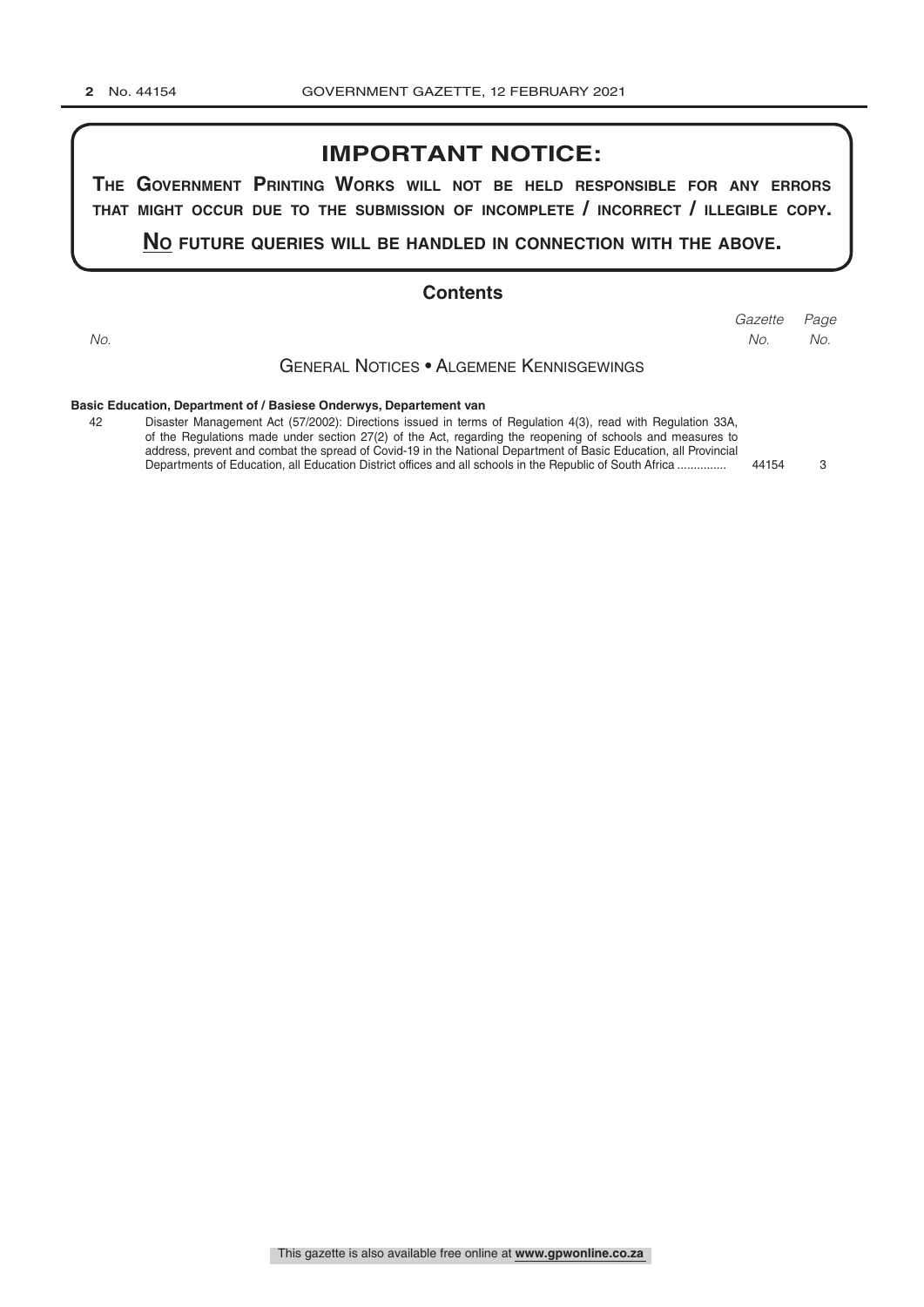# GENERAL NOTICES • ALGEMENE KENNISGEWINGS

#### **Department of Basic Education**

**NO. 42 12 February 2021 No. 42 12 February** 

### **DISASTER MANAGEMENT ACT, 2002**

**DIRECTIONS ISSUED IN TERMS OF REGULATION 4(3), READ WITH REGULATION 33A, OF THE REGULATIONS MADE UNDER SECTION 27(2) OF THE DISASTER MANAGEMENT ACT, 2002 (ACT NO. 57 OF 2002), REGARDING THE REOPENING OF SCHOOLS AND MEASURES TO ADDRESS, PREVENT AND COMBAT THE SPREAD OF COVID-19 IN THE NATIONAL DEPARTMENT OF BASIC EDUCATION, ALL PROVINCIAL DEPARTMENTS OF EDUCATION, ALL EDUCATION DISTRICT OFFICES AND ALL SCHOOLS IN THE REPUBLIC OF SOUTH AFRICA**

I, Angelina Matsie Motshekga, Minister of Basic Education, in terms of regulation 4(3)*(b)*, read with regulation 33A, of the Regulations made under section 27(2) of the Disaster Management Act, 2002 (Act No. 57 of 2002), as published under Government Notice No. R.480, in Government *Gazette* No. 43258 of 29 April 2020, as amended, hereby issue the Directions in the Schedule regarding the reopening of schools and measures to address, prevent and combat the spread of COVID-19 in the National Department of Basic Education, all Provincial Departments of Education, all education district offices and all schools in the Republic of South Africa.

Matemetiqutry

**MRS AM MOTSHEKGA, MP MINISTER OF BASIC EDUCATION DATE: 12 FEBRUARY 2021**

<span id="page-2-0"></span>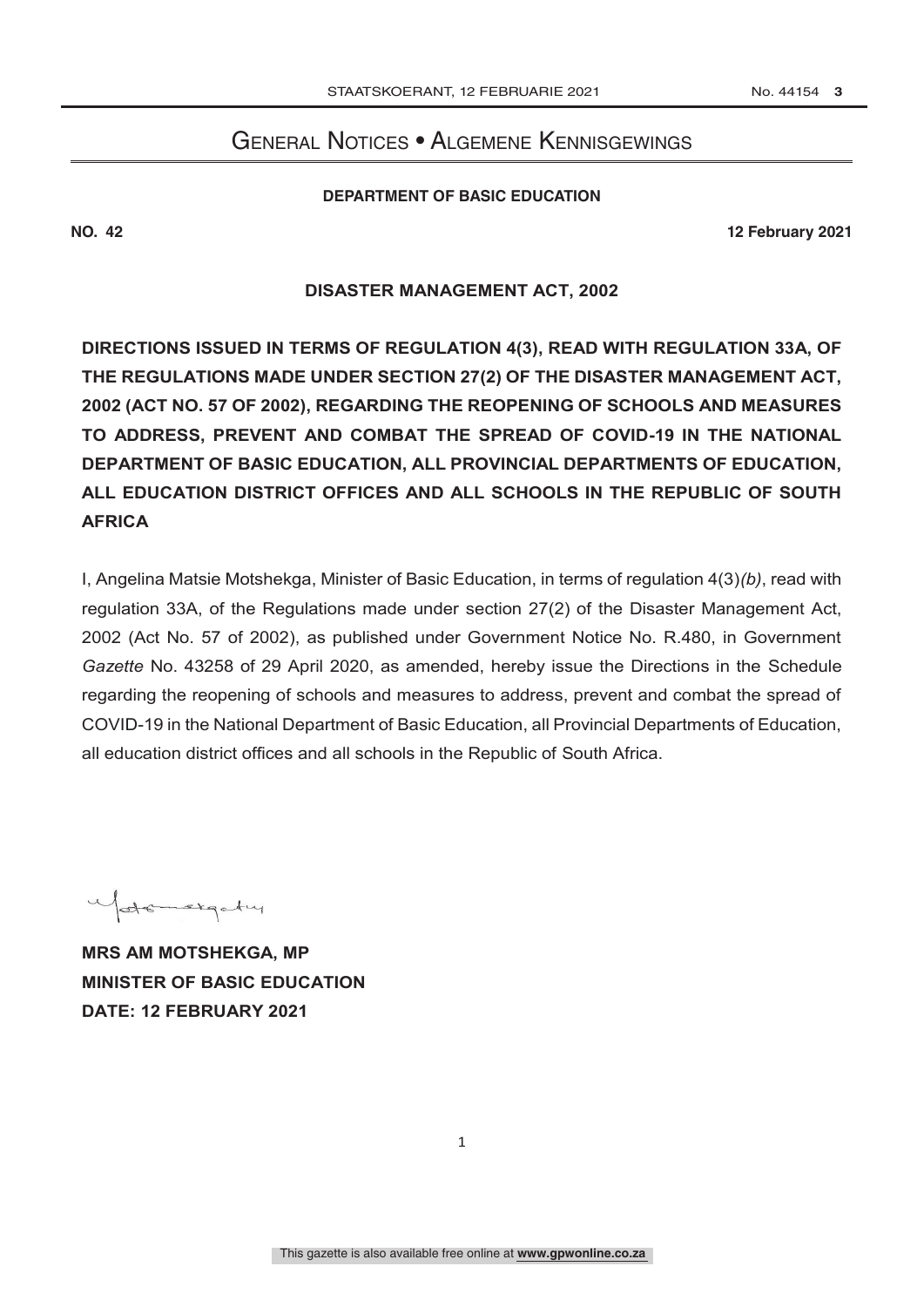#### **SCHEDULE**

# **1. Definitions**

In these Directions, a word or expression bears the meaning assigned to it in the South African Schools Act, the Disaster Management Act or in the Regulations, and, unless the context indicates otherwise—

**"COVID-19 essentials"** means the Basic Hygiene and Sanitation Package for each school, as contained in Appendix 1 to the DBE Guidelines;

**"DBE Guidelines"** means the Department of Basic Education Guidelines on Maintaining Hygiene during the COVID-19 Pandemic, available on the Department of Basic Education website, accessible through the following link:

[https://www.education.gov.za/Portals/0/Documents/Recovery%20plan%20page/Links%20for%2](https://tinyurl.com/DBEHygieneGuideline) 0schools/guidelines-for-schools-on-maintaining-hygiene.pdf;

**"DBE Standard Operating Procedures"** means the Department of Basic Education Standard Operating Procedures for the Prevention, Containment and Management of COVID-19 in Schools and School Communities, available on the Department of Basic Education website, accessible through the following link:

[https://www.education.gov.za/Portals/0/Documents/Recovery%20plan%20page/Links%20for%2](https://tinyurl.com/DBE-SOP-Covid19) 0schools/dbe-standard-operating-procedure-for-COVID-19.pdf

**"Department of Basic Education"** means the National Department of Basic Education;

**"Department of Health Guidelines"** means the Guidelines for symptom monitoring and management of essential workers for COVID-19 related infection, issued by the Department of Health in April 2020, accessible through the following link:

https://www.saiosh.co.za/news/502409/Guidelines-for-symptom-monitoring-andmanagement-ofessential-workers-for-COVID-19-related-infection.htm;

**"education support centres"** means a centre that offers curricular support or extra tuition to learners;

**"hostels"** means boarding houses run by a school, whether on school property or not, for the purpose of providing accommodation to learners registered at the school;

**"offices"** includes the Provincial Departments of Education, and the Department of Basic Education;

**"official"** means—

2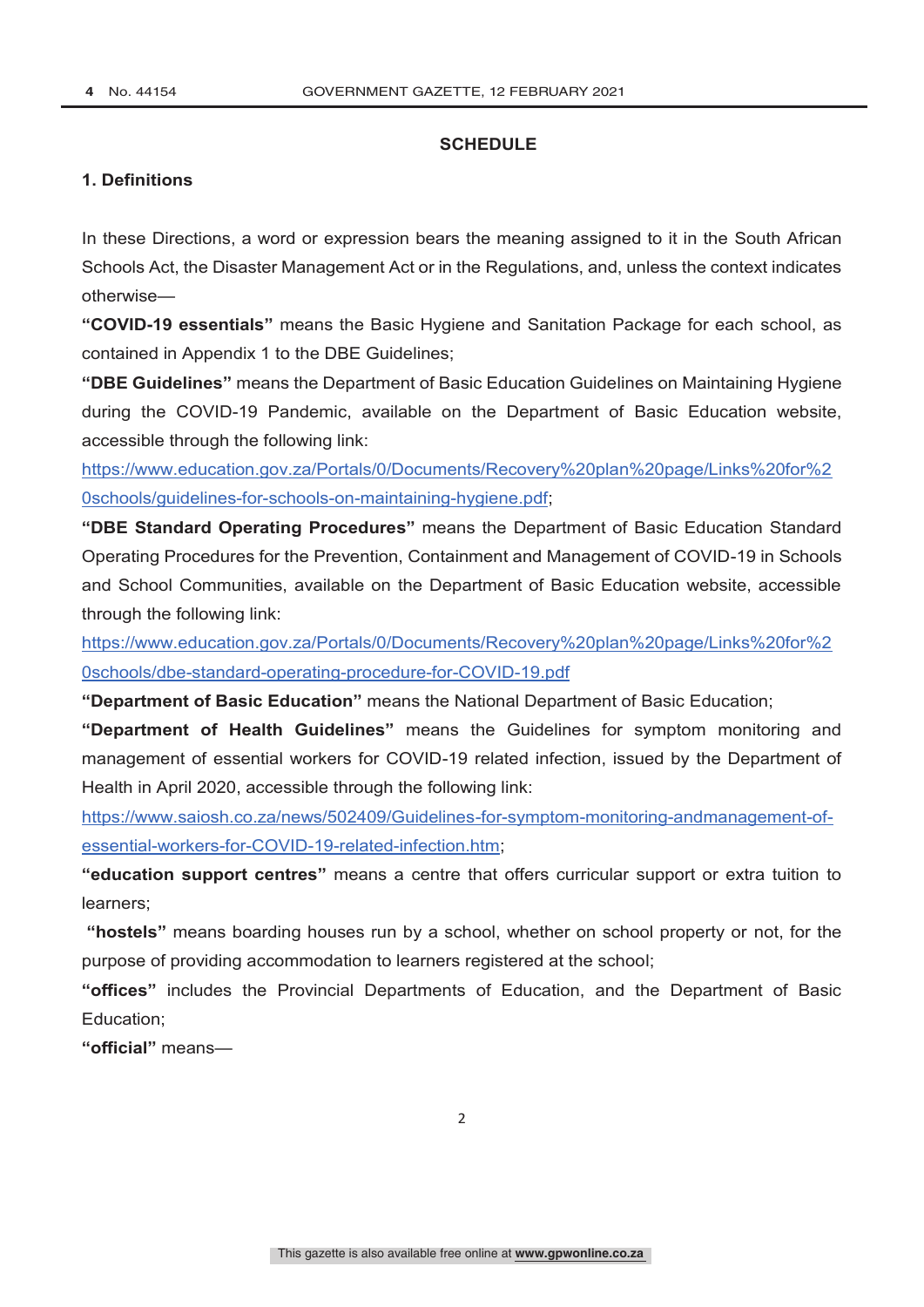- (a) an employee appointed by the school governing body, in terms of section 20(4) and (5) of the South African Schools Act;
- (b) a person defined as an officer in terms of section 1 of the South African Schools Act;
- (c) an educator as defined under the Employment of Educators Act, 1998 (Act No. 76 of 1998);
- (d) a person employed in terms of the Public Service Act, 1994 (Proclamation No.103 of 1994); or
- (e) a person employed by a school board;

**"permit"** means a permit issued in terms of direction 12(1);

**"platooning"** means schools in which two separate sets of pupils use the same school building, one set in the morning and the other set in the afternoon;

**"Provincial Department of Education"** means the department responsible for education in a province and includes all public schools, further education and training institutions and departmental offices in such provinces;

**"Regulations"** means the Regulations made under section 27(2) of the Disaster Management Act, 2002, published under Government Notice No.R.480, in Government *Gazette* No. 43258 of 29 April 2020, as amended under—

- (a) Government Notice No. 608, published in Government *Gazette* No. 43364 of 28 May 2020;
- (b) Government Notice No. 714, published in Government *Gazette* No. 43476 of 25 June 2020;
- (c) Government Notice No. 763, published in Government *Gazette* No. 43521 of 12 July 2020;
- (d) Government Notice No. 846, published in Government *Gazette* No. 43577 of 31 July 2020;
- (e) Government Notice No. 891, published in Government *Gazette* No. 43620 of 17 August 2020;
- (f) Government Notice No. 999, published in Government *Gazette* No. 43725 of 18 September 2020;
- (g) Government Notice No. 1053, published in Government *Gazette* No. 43763 of 1 October 2020;
- (h) Government Notice No. 1104, published in Government *Gazette* No. 43825 of 21 October 2020;
- (i) Government Notice No.1199, published in Government *Gazette* No. 43897 of 11 November 2020;
- (j) Government Notice No.1290, published in Government *Gazette* No. 43964 of 3 December 2020;
- (k) Government Notice No.1346, published in Government *Gazette* No. 43997 of 15 December 2020;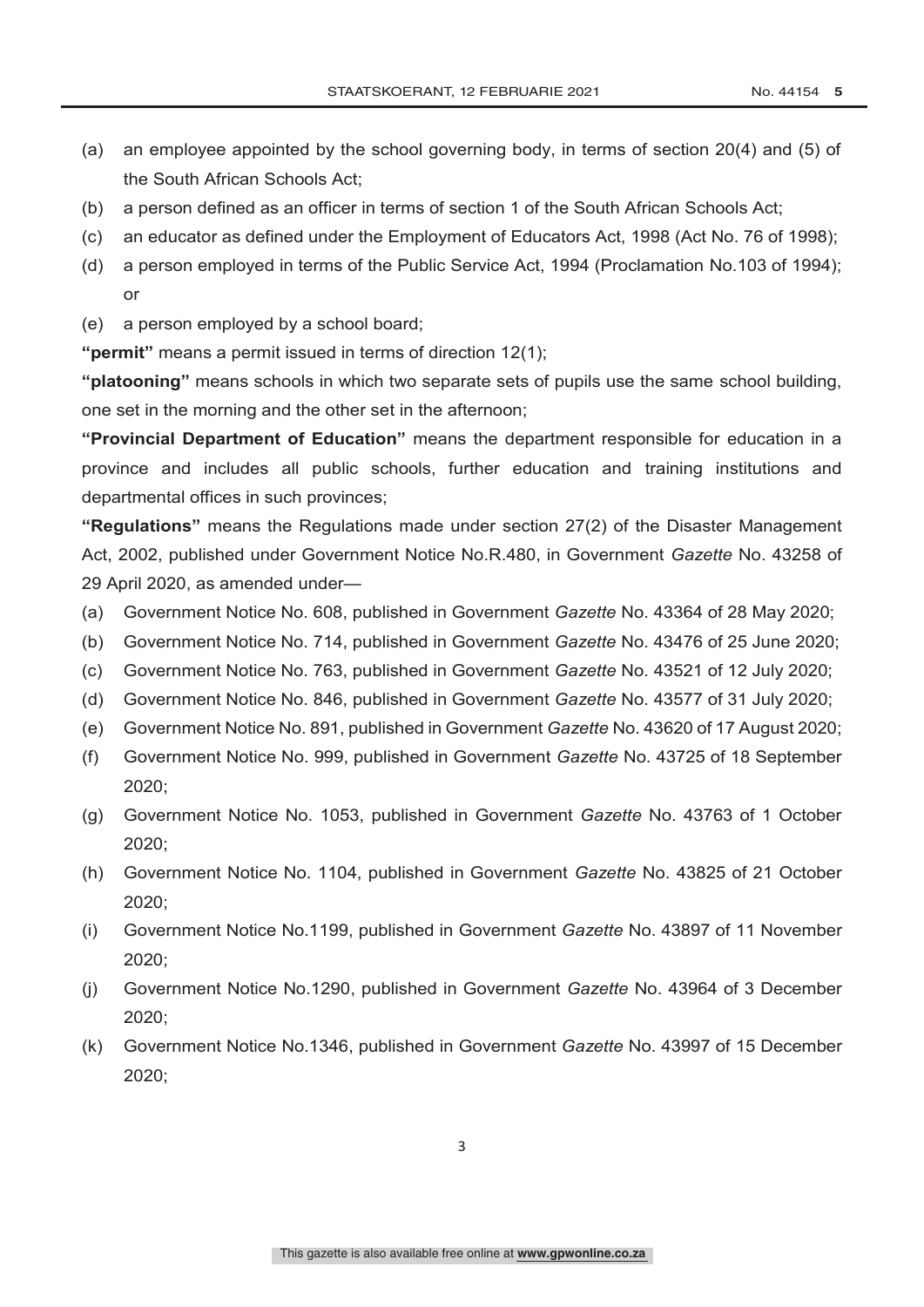- (l) Government Notice No.1370, published in Government *Gazette* No. 44009 of 17 December 2020;
- (m) Government Notice No.1421, published in Government *Gazette* No. 44042 of 24 December 2020;
- (n) Government Notice No. R. 1423, published in Government *Gazette* No. 44044 of 29 December 2020;
- (o) Government Notice No. R. 1424, published in Government *Gazette* No. 44045 of 29 December 2020;
- (p) Government Notice No. R. 1435, published in Government *Gazette* No. 44051 of 29 December 2020;
- (q) Government Notice No. R. 11, published in Government *Gazette* No. 44066 of 11 January 2021; and
- (r) Government Notice No. R. 69, published in Government *Gazette* No. 44130 of 1 February 2021;

**"South African Schools Act"** means the South African Schools Act, 1996 (Act No. 84 of 1996); and

**"third parties"** means persons who do not fall under the definition of an "official", but may access a school or offices, including, but not limited to—

- (a) volunteer workers;
- (b) persons appointed in terms of the Expanded Public Works Programme and as community development workers;
- (c) food handlers;
- (d) chief food handlers;
- (e) parents of learners attending the school; and
- (f) persons delivering goods or providing services to the school.

#### **2. Objectives**

The objectives of these directions are—

- (a) to provide for arrangements for the return of educators, officials and learners to schools, hostels and offices;
- (b) to provide for the schools, hostels and offices to comply with their obligations in accordance with—
	- (i) the Regulations;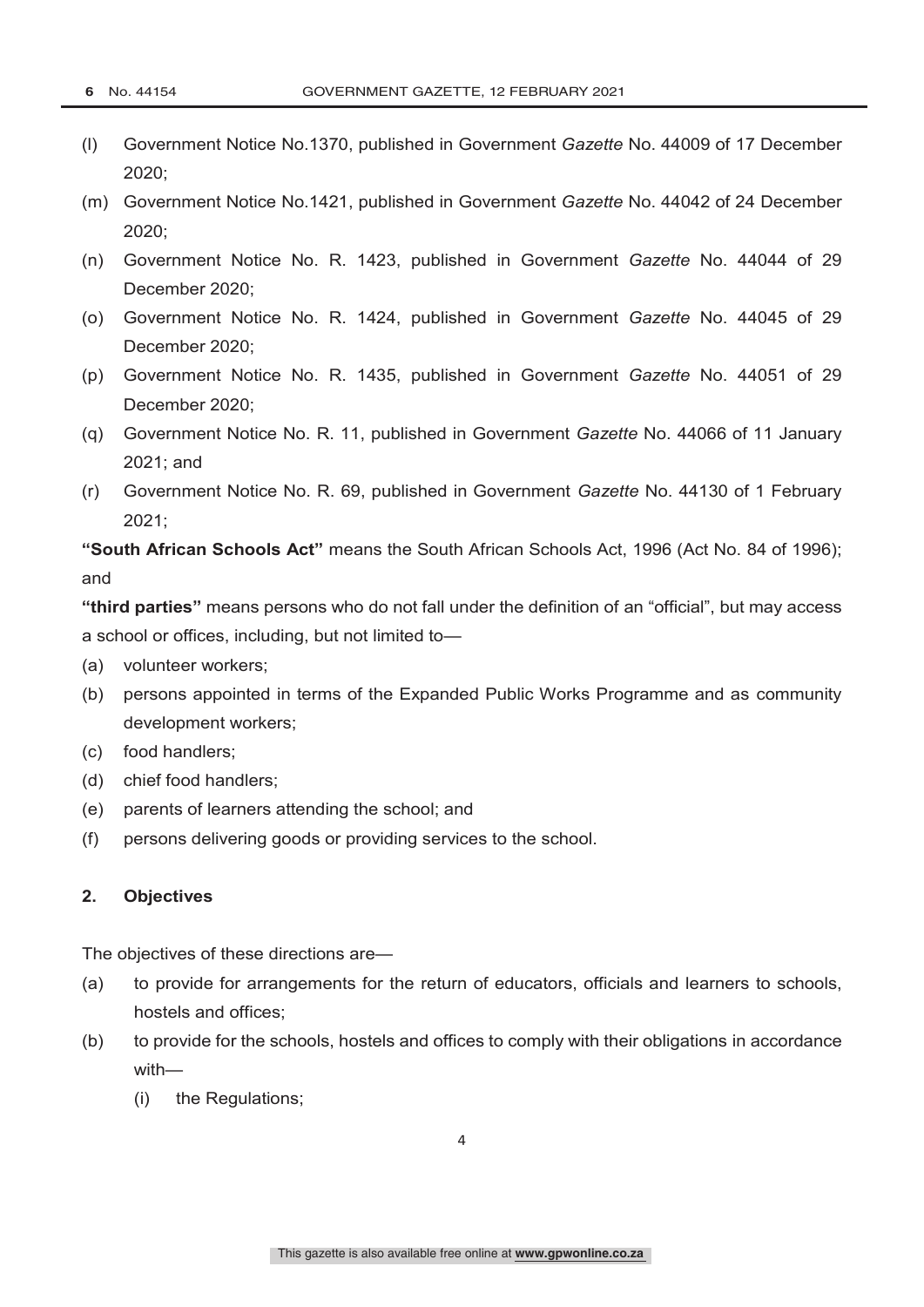- (ii) all directions and circulars issued by the Minister of Employment and Labour and the Department of Public Service and Administration, in relation to COVID-19 and the national state of disaster; and
- (iii) Chapter H of the Personnel Administrative Measures, dealing with leave measures applicable to educators; and
- (c) to ensure a uniform approach, as far as possible, in respect of arrangements by the Department of Basic Education, Provincial Departments of Education, for the return of learners and officials to schools, hostels and offices.

### **3. Scope and application**

- (1) These directions apply to—
	- (a) all schools, hostels and offices;
	- (b) learners;
	- (c) officials;
	- (d) third parties; and
	- (e) governing bodies and school boards.
- (2) The provisions contained in these directions apply for the duration of the national state of disaster, unless otherwise indicated.

#### **4. Entry to school premises**

- (1) No person, other than a learner or official, may enter a school premises or hostel, unless such person obtains the permission of, and makes arrangements with, the principal or Head of Department in advance before entering the school premises or hostel.
- (2) Sub-direction (1) does not preclude any state institution supporting constitutional democracy from executing their mandate.

#### **5. Opening of schools for academic year**

(1) All public schools must be reopened as follows: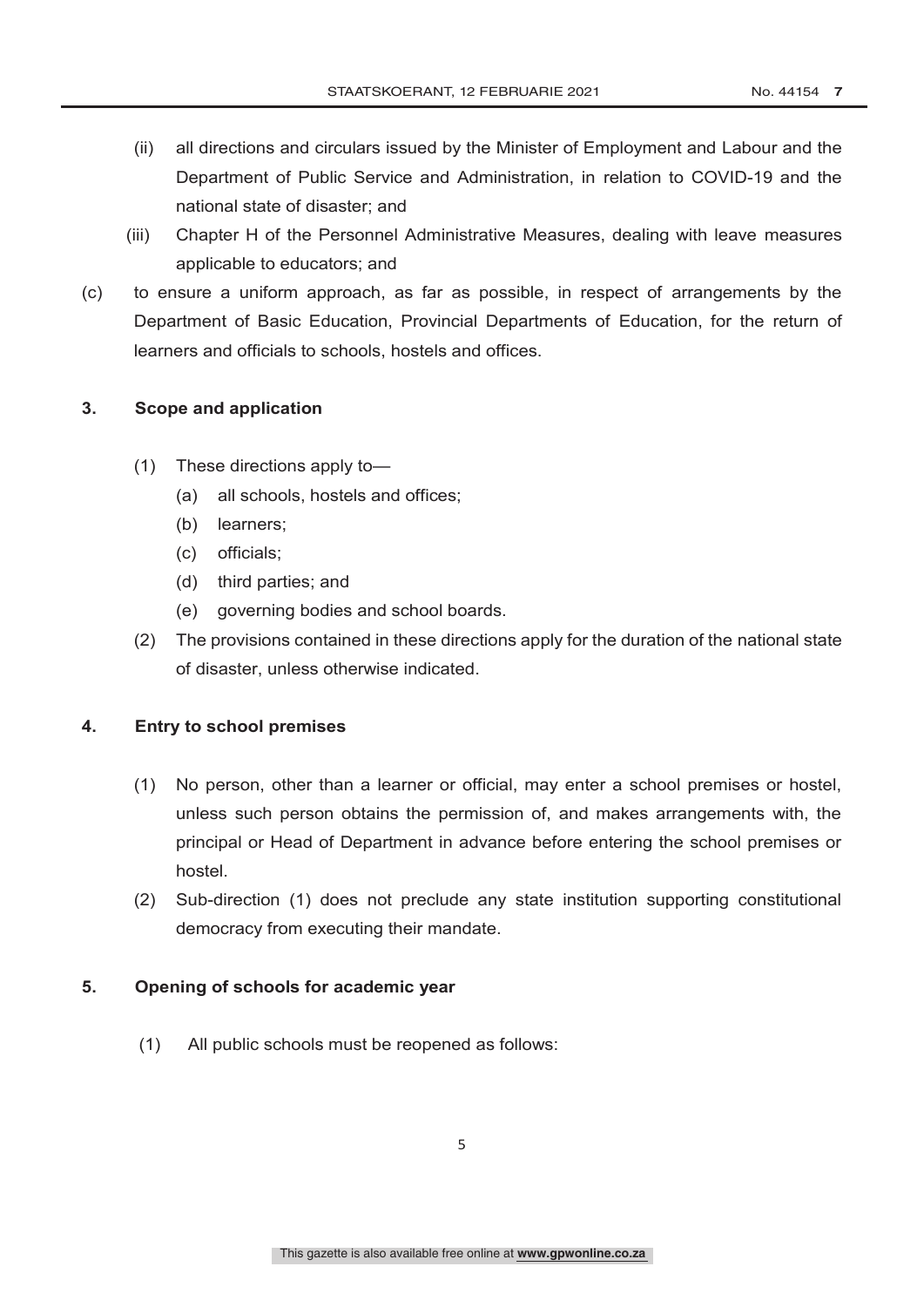|                | <b>ARRANGEMENTS FOR REOPENING OF</b>    | <b>RETURN TO</b>   |
|----------------|-----------------------------------------|--------------------|
| <b>SCHOOLS</b> |                                         | <b>SCHOOL DATE</b> |
| (a)            | The principal, the school management    | 25 January 2021    |
|                | team including Education Assistants and |                    |
|                | General Assistants (Basic Education     |                    |
|                | Employment Initiative) and non-teaching |                    |
|                | staff must return to school             |                    |
| (b)            | All educators must return to school     | 1 February 2021    |
| (c)            | Learners must return to school          | 15 February 2021   |

- (2) Independent schools must delay the date for the reopening of schools for learners to return to school for a period of two weeks from the date of the pronouncement of the Minister, on 15 January 2021.
- (3) Independent schools may not open earlier than the two weeks' period as contemplated in sub-direction (2).
- (4) Officials may access school premises during the period of closure if required to do so, for purposes of preparation in anticipation of the reopening of schools.
- (5) All conditions in the Directions and Regulations published in relation to health, safety and social distancing measures to contain the spread of COVID-19, under Alert Level 3, still apply under Adjusted Alert Level 3 and must be adhered to.
- (6) Only those schools and offices that have complied with the minimum health, safety and social distancing measures on COVID-19, as contemplated in these Directions and the Regulations, are allowed to open, as contemplated in sub-direction (1): Provided that a public school must also have all the COVID-19 essentials in place.
- (7) A school or office that has failed to comply with the minimum health, safety and social distancing measures on COVID-19, as contemplated in these Directions and the Regulations, remains closed until all the health, safety and social distancing measures are in place.
- (8) The Head of Department, or a person duly authorised by him or her, must continuously monitor and evaluate the opening of schools and the maintenance of hygiene and safety standards for the duration of the national state of disaster and must report, in writing, every two weeks, to the Department of Basic Education on— (a) the number of COVID-19 cases in schools;

6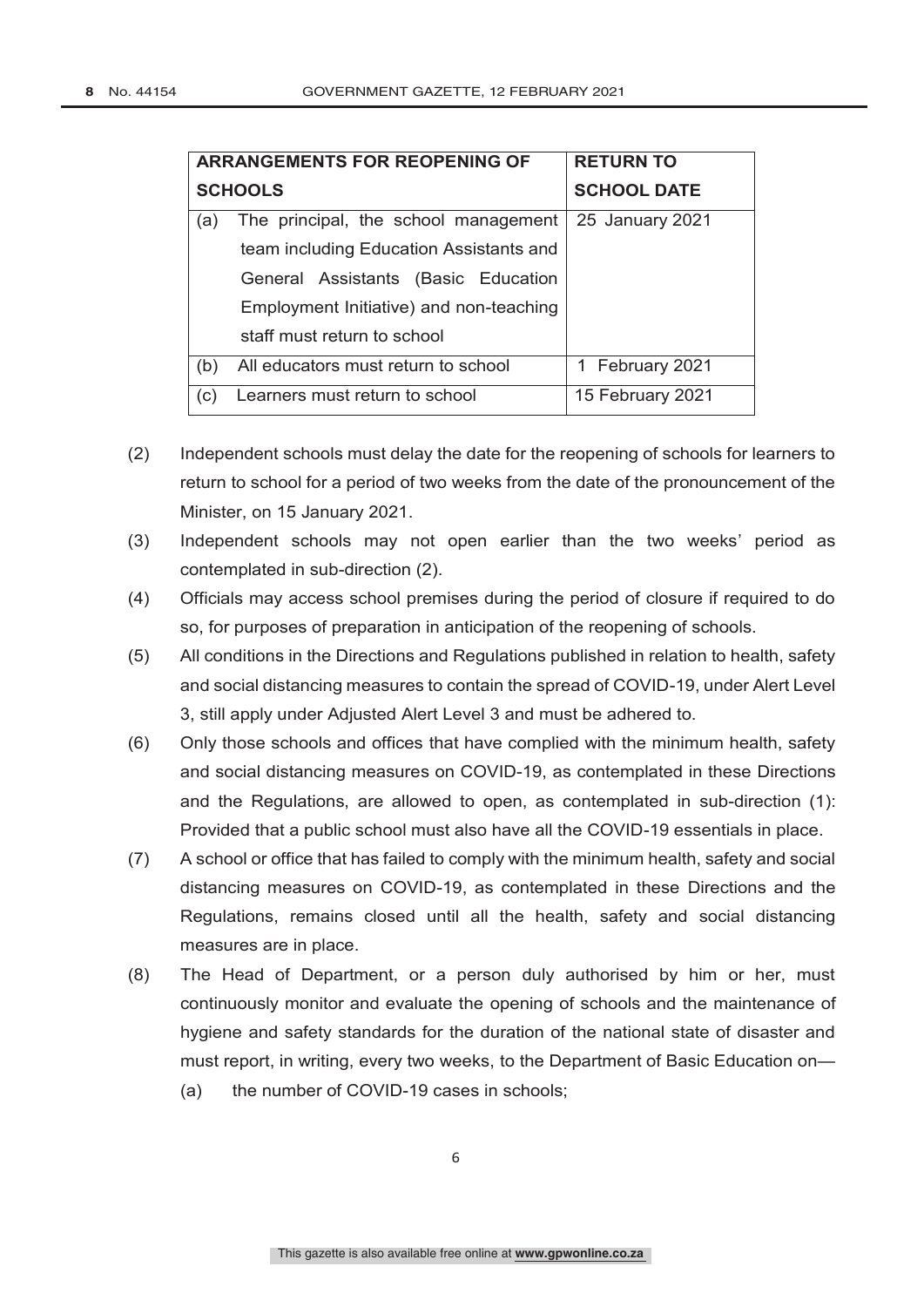- (b) any failure to meet the required minimum health, safety and social distancing measures on COVID-19, including those set out in section 5 of the DBE Standard Operating Procedures and the DBE Guidelines, including the COVID-19 essentials, in the case of a public school; and
- (c) the Head of Department's determination on whether a school is permitted to open, in terms of sub-direction (6).
- (9) Should it be determined, in terms of sub-direction  $(8)(c)$ , that a school does not meet the minimum health, safety and social distancing requirements on COVID-19, the Head of Department, or a person duly authorised by him or her, must, together with the school, formulate a plan within three days from such determination that includes, but is not limited to, the following:
	- (a) Scope of the problem;
	- (b) measures taken to address the problem; and
	- (c) any challenges experienced in addressing the problem.
- (10) The school must ensure that the plan, as contemplated in sub-direction (9), is communicated in writing to officials, parents and learners within seven calendar days.
- (11) The Head of Department, or a person duly authorised by him or her, must make reasonable arrangements with schools to ensure the provision of learning material and continued teaching to learners who are unable to attend school due to—
	- (a) an underlying health condition;
	- (b) being self-isolated or quarantined due to COVID-19 symptoms or testing positive for COVID-19;
	- (c) a decision taken by the Head of Department to close a school or part of a school, after consultation with a health official in accordance with the DBE Standard Operating Procedures as a result of a confirmed COVID-19 case; or
	- (d) a determination made in terms of sub-direction (8)(c).
- (12) A parent, caregiver or a designated family member, must ensure that the teaching and learning material, as contemplated in sub-direction (11), are collected or accessed as per arrangement with the school.
- (13) The Head of Department must ensure that the schools continue to conduct assessments of learners and provide feedback to the learners or parents.
- (14) A school, must comply with the social distancing and timetable models, as contemplated in direction 16.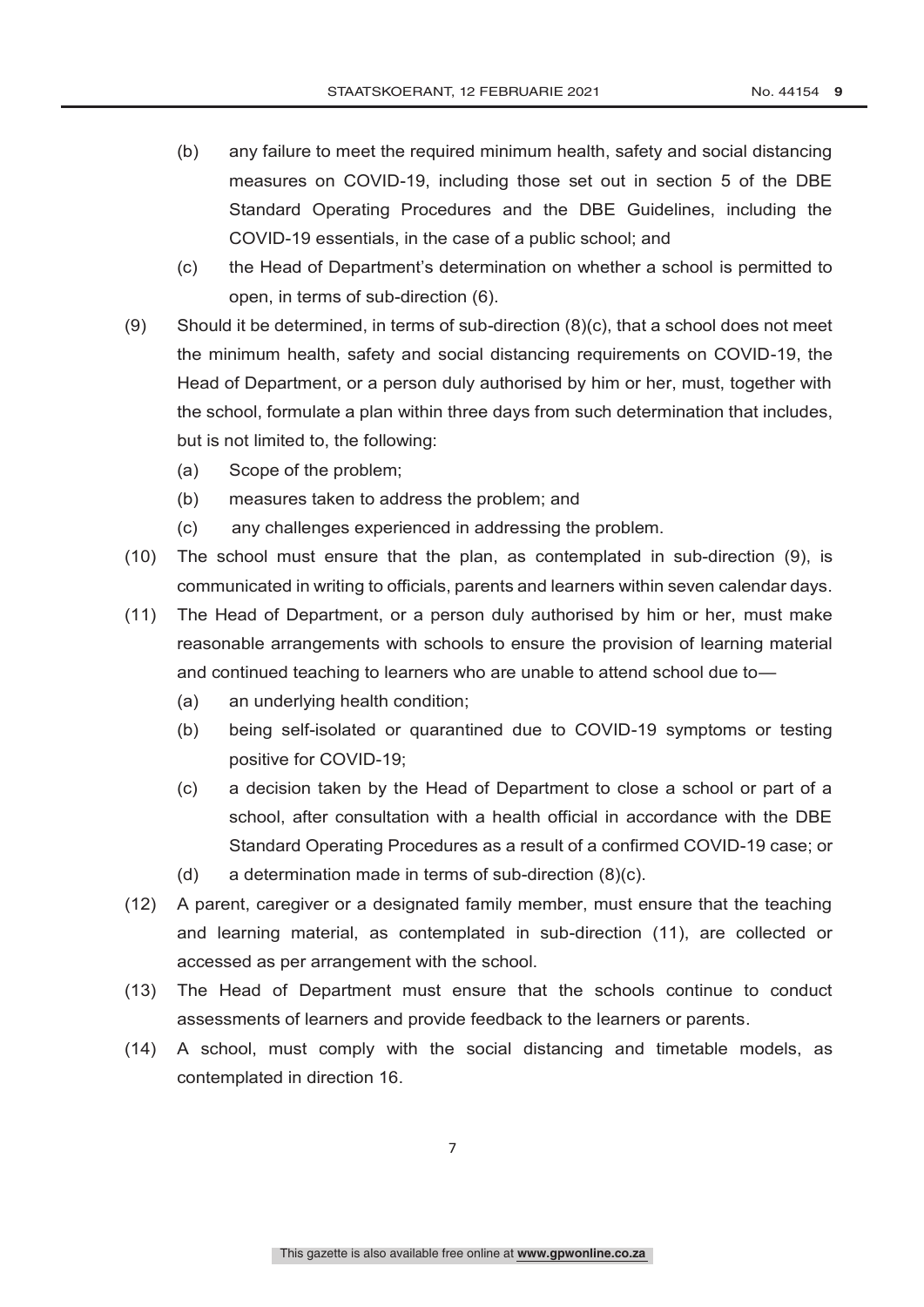- (15) The Head of Department must ensure that the National School Nutrition Programme is made accessible to every qualifying learner.
- (16) Aftercare facilities that are managed by or operating at a school, and aftercare facilities in education support centres, are allowed to reopen: Provided that they comply with the minimum health, safety and social distancing measures and requirements on COVID-19, referred to in section 5 of the DBE Standard Operating Procedures and the DBE Guidelines.
- (17) Scholar transport must comply with the directions issued by the Department of Transport.

#### **6. School attendance**

- (1) A parent, caregiver or a designated family member of a learner may choose not to send the learner to school for reasons that may include—
	- (a) any medical condition of the learner, including comorbidities;
	- (b) anxiety and fear related to COVID-19, concern for family members that are over the age of 60 or concern for family members with comorbidities;
	- (c) a preference for the learner receiving learning and teaching instruction through the online or virtual platforms provided by an independent institution, which is not related to the school that the child is registered at;
	- (d) a preference for the learner receiving learning and teaching instruction through the online or virtual platforms provided by the school; or
	- (e) an application for home education and deregistration of a learner from the school.
- (2) (a) A parent, caregiver or a designated family member who does not send a learner to school for any of the reasons contemplated in sub-direction (1)(a), (b) or (c) must apply, through the school that the learner attends, in terms of section 4 of the South African Schools Act, to the Head of Department, or a person duly authorised by him or her, for the full or partial exemption of a learner from compulsory school attendance for the duration of COVID 19.
	- (b) The application contemplated in paragraph (a)—
		- (i) must be on a form substantially similar to Annexure A1, stating the reasons for the application for exemption, which should include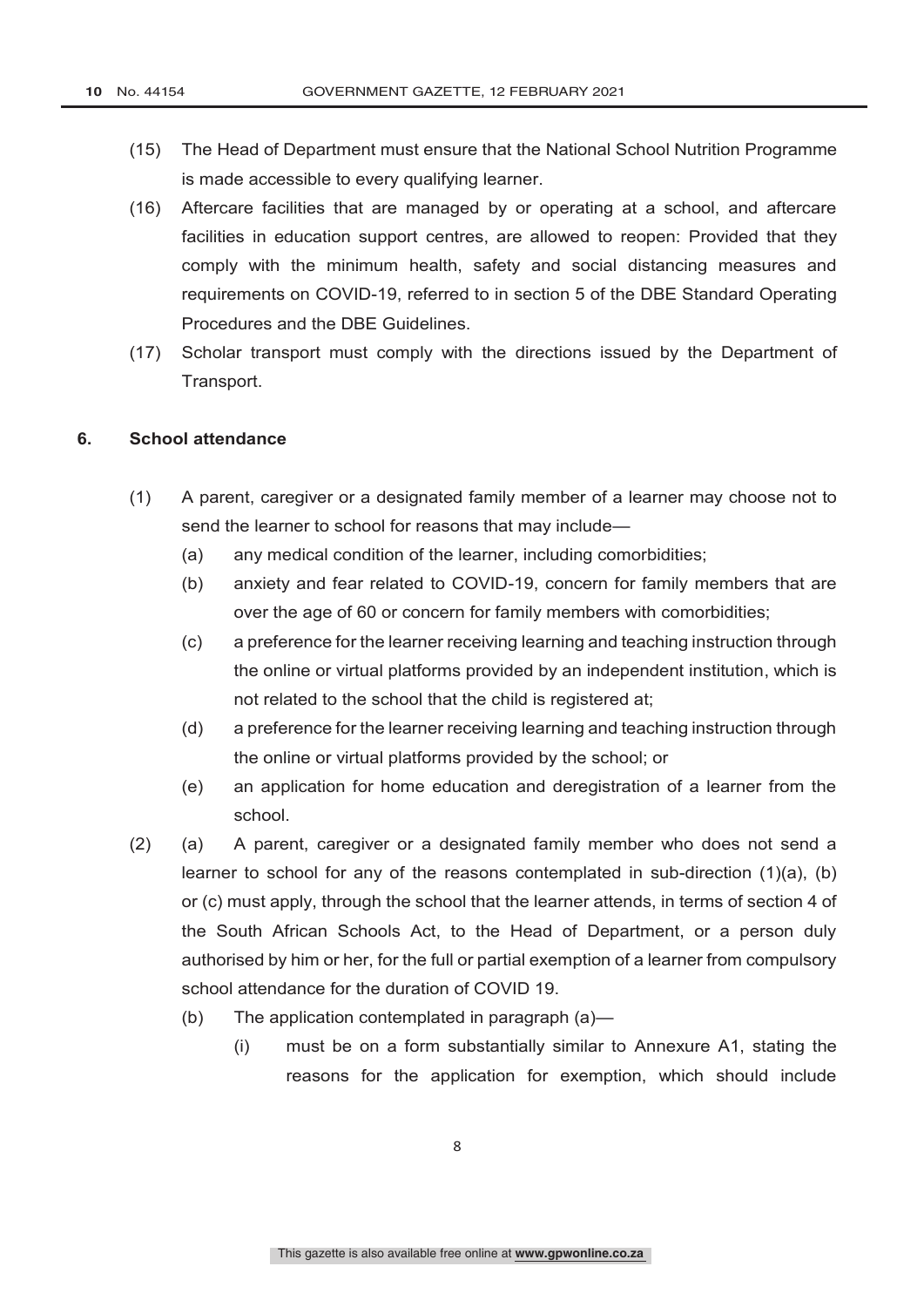evidence of a medical condition, in instances where the reasons relate to a medical condition or comorbidity;

- (ii) must be accompanied by a form substantially similar to Annexure A2, declaring the commitment for taking responsibility for the learner's continued learning at home, which outlines the conditions that need to be adhered to by the parent, caregiver or a designated family member; and
- (iii) may be subject to conditions.

(c) The Head of Department, or a person duly authorised by him or her, must make arrangements with the school, to ensure that the school consults with parents, caregivers or designated family members to receive the learning material for learners who are granted full or partial exemption from attending school, to ensure that continued learning takes place.

(d) A parent, caregiver or a designated family member who chooses not to send a learner to school must ensure that teaching and learning materials are collected or accessed, as per arrangement with the school, to ensure that continued learning takes place.

- (3) A parent, caregiver or a designated family member who chooses not to send a learner to school for the reason contemplated in sub-direction (1)(d), is not required to apply for exemption from compulsory school attendance.
- (4) (a) A parent, caregiver or a designated family member who chooses to deregister their child from the school and apply for a learner to be enrolled for home education, as contemplated in sub-direction (1)(e), must comply with the legal requirements for the provision of home education, as contemplated in section 51 of the South African Schools Act.

(b) A parent, caregiver or a designated family member of a learner who is deregistered from a school will have to reapply for admission and adhere to the admission requirements if they wish to return to a public school.

- (5) Where a learner is self-isolated or quarantined due to being in contact with a person who has tested positive or is displaying symptoms of COVID-19, or is isolated following testing positive for COVID-19—
	- (a) the parent, caregiver or a designated family member must inform the school as soon as possible of the learner's condition; and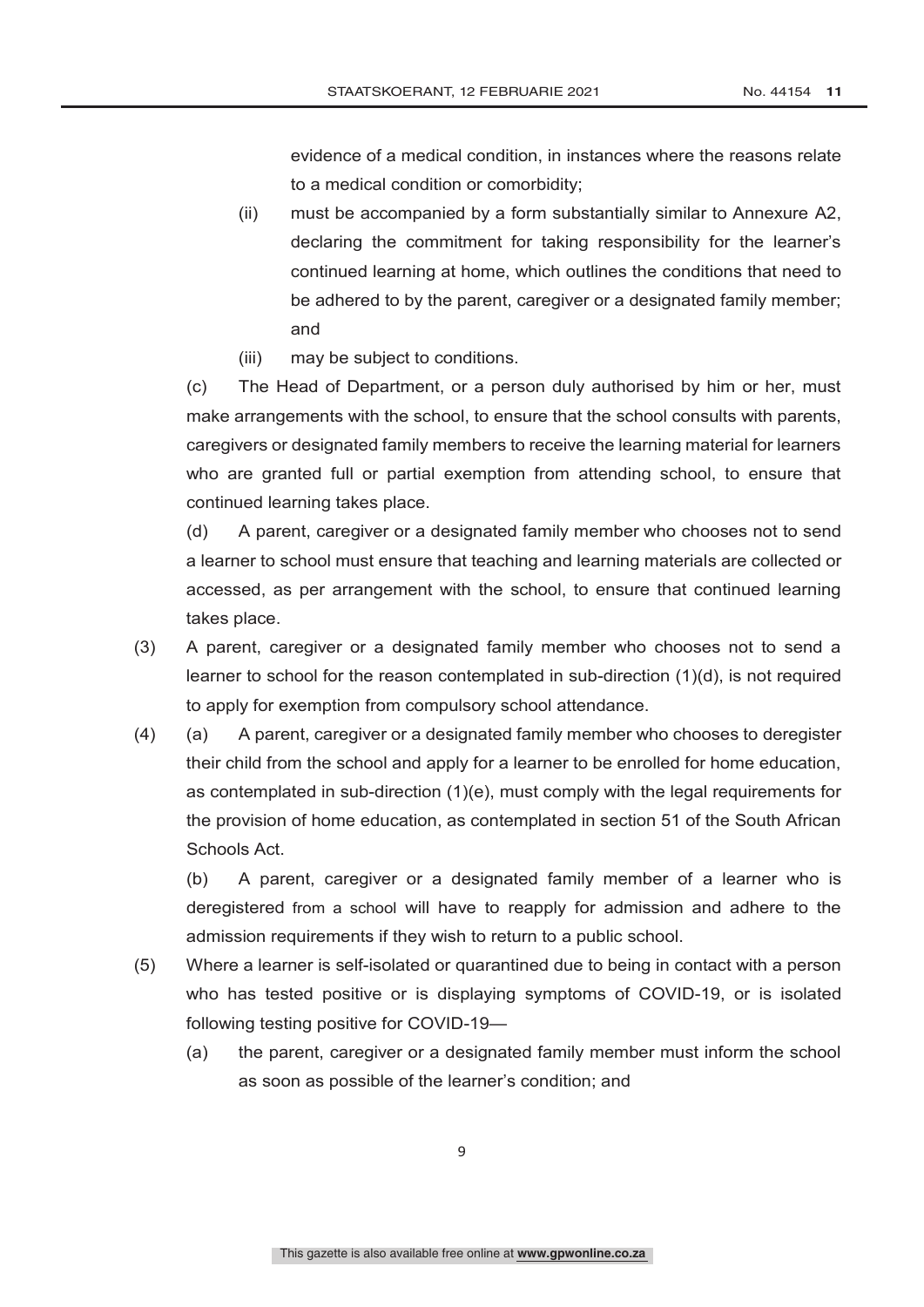- (b) the school must inform the Head of Department of the incident through the district office.
- (6) Where a learner tested positive for COVID-19 through the processes at the school and the school is aware of the results, the school must, as soon as possible—
	- (a) inform the parent, caregiver or a designated family member of the learner's condition and—
		- (i) request them to fetch the learner from school;
		- (ii) advise them to refer the learner to a medical practitioner; and
		- (iii) advise them to keep the learner self-isolated or quarantined at home; and
	- (b) inform the Head of Department of the incident through the district office.
- (7) The application process for exemption, as contemplated in sub-direction (2)(b) also applies to learners registered at a school but who fall outside compulsory school attendance as regulated in section 3 of the South African Schools Act.
- (8) A parent, caregiver or a designated family member of a learner who has already applied in 2020 for the full or partial exemption from compulsory school attendance for any of the reasons contemplated in sub-direction (1), and whose application was successful, is not required to re-apply for exemption.
- (9) The principal of the school, or the person duly authorised by him or her, must, with the consent of a parent, caregiver or a designated family member of a learner, make arrangements for a learner who is registered at the school to receive psychosocial support services, where required.

### **7. Administering application for exemption**

- (1) Where a parent, caregiver or a designated family member of a learner applied to the Head of Department, or a person duly authorised by him or her, for full or partial exemption of the learner from compulsory school attendance, as contemplated in direction 6, the Head of Department must exempt the learner, as contemplated in direction 6, if he or she is satisfied that—
	- (a) the exemption is in the interest of the learner;
	- (b) the parent, caregiver or a designated family member will take responsibility to oversee the learning of the learner at home; and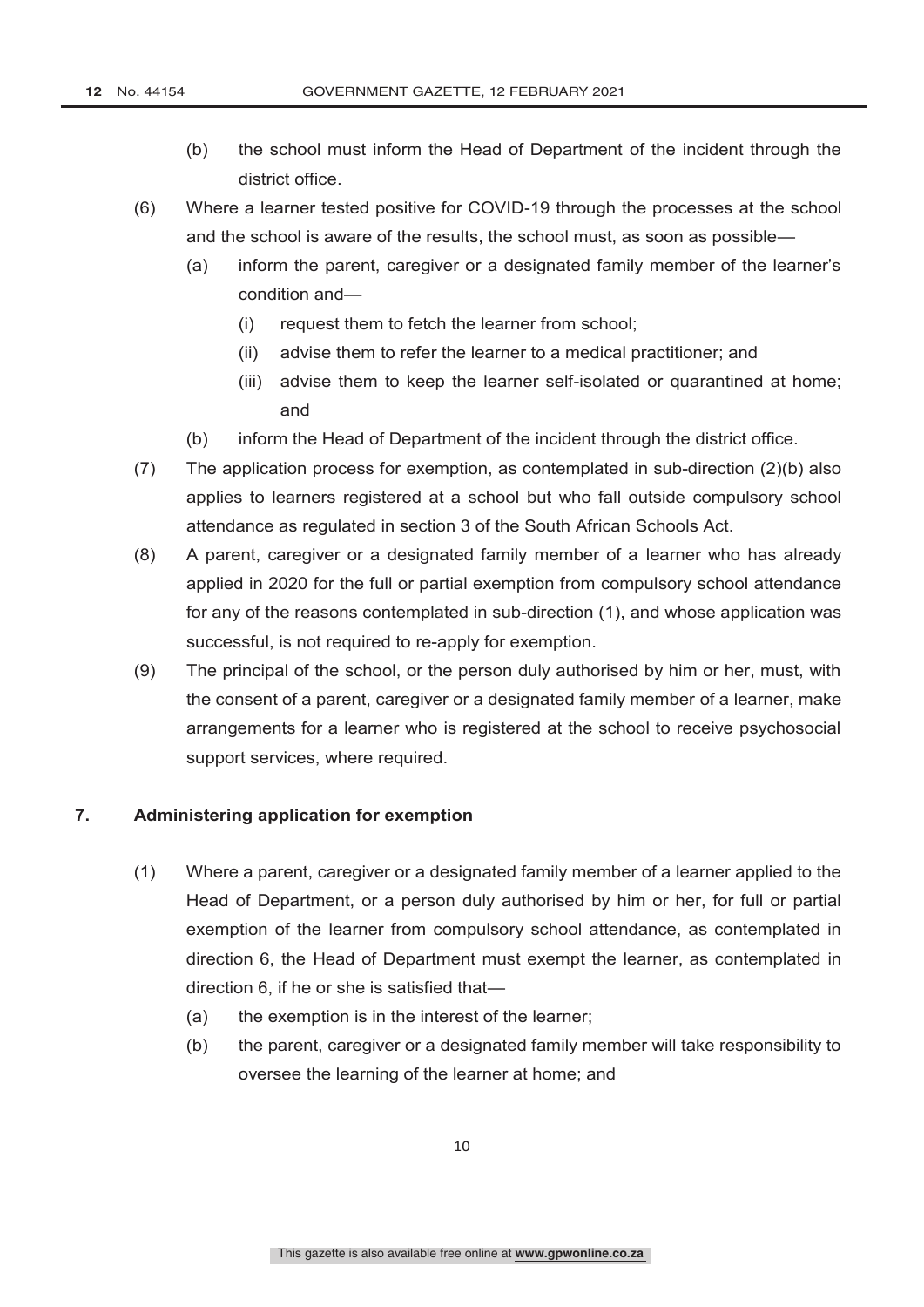- (c) the parent, caregiver or a designated family member will comply with any reasonable conditions set by the Head of Department for the full or partial exemption.
- (2) Where a parent, caregiver or a designated family member of a learner has applied for exemption of a learner from compulsory school attendance, as contemplated in direction 6, the learner is exempted from attending school until such time as the Head of Department has considered and responded to the application for exemption.
- (3) The Head of Department must consider and finalise the application for exemption within 30 days of receipt of the application.
- (4) Subject to sub-direction (5), the Head of Department may withdraw the exemption referred to in sub-direction (1).
- (5) The Head of Department may not withdraw the exemption until he or she—
	- (a) has informed the parent, in writing, of his or her intention to do so and the reasons therefor;
	- (b) has granted the parent an opportunity to make representations to him or her in relation to such decision; and
	- (c) has duly considered any such representations received.
- (6) A parent, caregiver or a designated family member who is aggrieved by the decision of the Head of Department to withdraw an exemption of a learner from compulsory school attendance in terms of sub-direction (4), may lodge an appeal, in writing, to the Member of the Executive Council against the decision to withdraw the exemption.

## **8. Registration status of learner and marking of attendance register**

- (1) In the event that a learner is granted an exemption from compulsory school attendance, as contemplated in direction 6, or is unable to attend school, as contemplated in direction 5(11)—
	- (a) nothing in these Directions purports to alter the registration status of a learner at the specific school where the learner is registered; and
	- (b) the learner continues to be registered with their school.
- (2) A school must maintain accurate daily attendance registers of learners.
- (3) A learner must be marked absent in the attendance register when the learner is not physically present at school.
- (4) The school must maintain records of—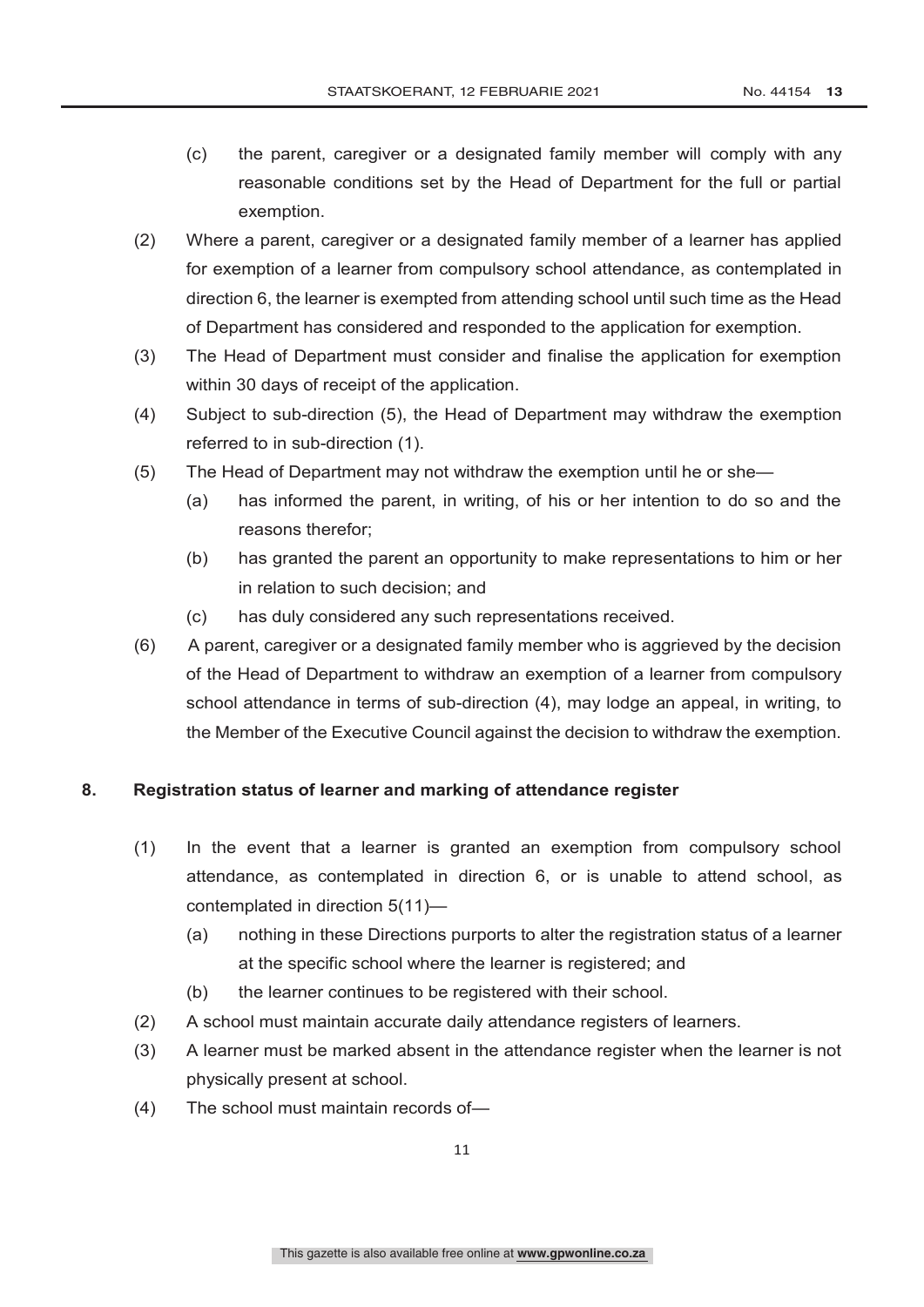- (a) all learners who are unable to attend school for reasons contemplated in direction 5(11); and
- (b) all exemptions granted in terms of direction 6.

#### **9. Learners with special educational needs**

(1) (a) All public schools, including public schools for learners with special education needs, as contemplated by the South African Schools Act, must comply with all directions, guidelines and circulars regarding the reopening of schools.

(b) In addition to paragraph (a), all public schools, including public schools for learners with special education needs, as contemplated by the South African Schools Act, must comply with the guidelines developed for the specific categories of learners, as contained in the DBE Standard Operating Procedures.

- (2) Officials who are unable to practise social distancing from learners with special education needs must be provided by the Provincial Department of Education with appropriate personal protective equipment, including protective clothing, where such provision is necessary.
- (3) Officials appointed to carry out symptom screening, in schools for deaf learners, must be able to communicate using South African Sign Language. Where this is not possible, a sign language interpreter must be available to ensure proper communication with the learners.
- (4) Written communication for blind learners, as well as those who are Deaf-blind, must be through Braille.
- (5) The Provincial Department of Education must, at a minimum, provide the following personal protective equipment to learners with visual and hearing impairments:
	- (a) Face shields, in the case of blind learners;
	- (b) cloth face masks, in the case of low vision learners, teachers and support staff; and
	- (c) face shields, in the case of teachers, support staff and learners in schools for the deaf.
- (6) Where a learner with special education needs does not return to school for any of the reasons referred to in direction 5(11)—
	- (a) the Head of Department must make all reasonable efforts to ensure—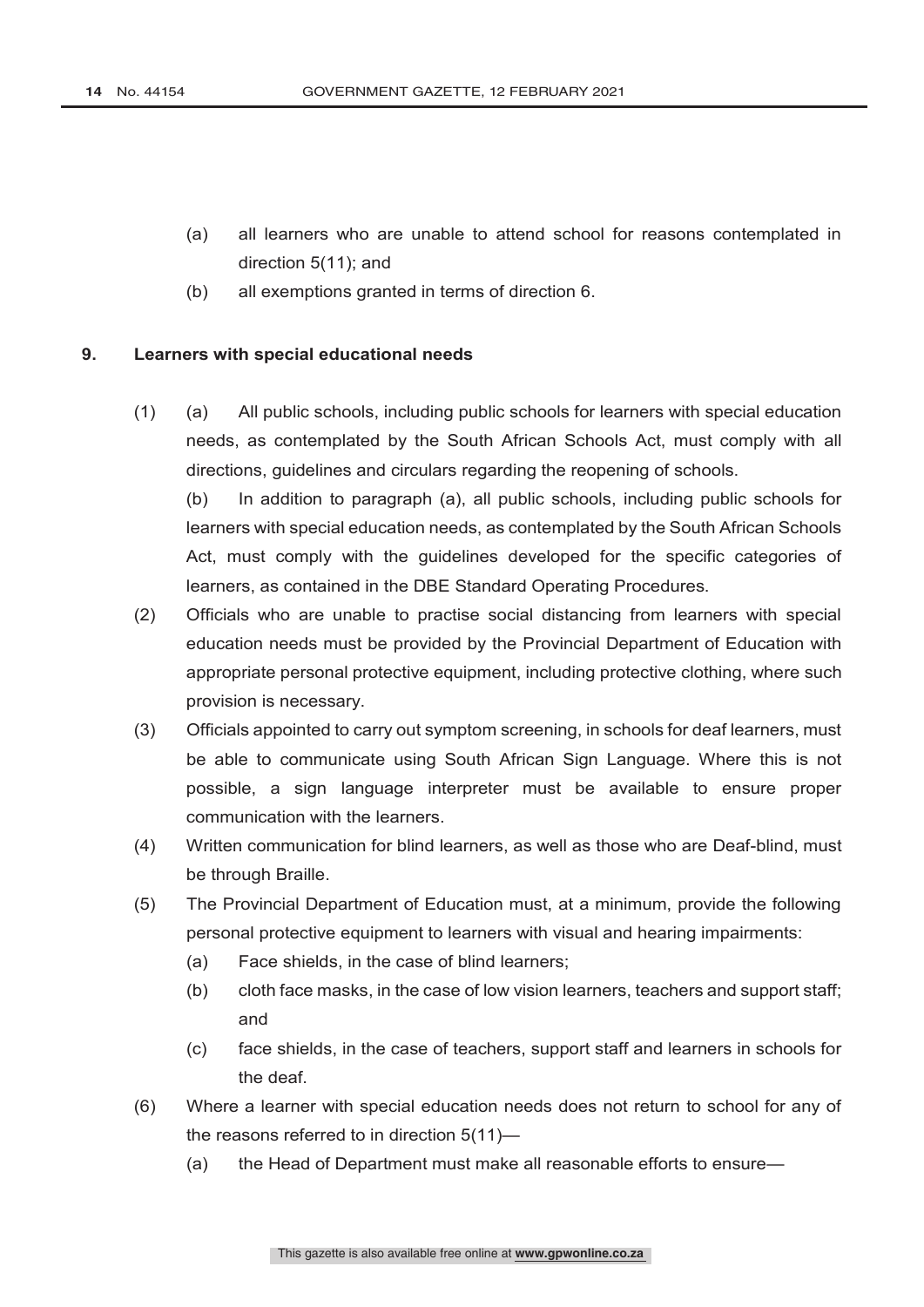- (i) the availability and distribution of teaching and learning material in appropriate modes and access to remote support from teachers;
- (ii) the provision for loan of education-specific assistive devices for use at home, where necessary; and
- (iii) the provision of and access to therapeutic services where necessary; and
- (b) a parent, caregiver or a designated family member of such learner must—
	- (i) on a form substantially similar to Annexure A1, apply, as contemplated in direction 6(2)(b), for full or partial exemption of the learner from compulsory school attendance;
	- (ii) specifically request support for teaching and learning material, assistive devices or therapeutic services, as contemplated in paragraph (a); and
	- (iii) ensure that any teaching and learning material and assistive devices, as contemplated in paragraph (a), are collected or accessed and returned as per arrangement with the school.

### **10. Opening of hostels**

- (1) A hostel may be permitted to open: Provided that it complies with the minimum health, safety and social distancing measures and requirements on COVID-19, referred to in section 5 of the DBE Standard Operating Procedures and the DBE Guidelines and, in the case of a public school, also has all the COVID-19 essentials in place and the principal or chairperson of the governing body or school board or their delegated official notifies the Head of Department, on a form substantially similar to Annexure B, of the opening.
- (2) The notification contemplated in sub-direction (1) must be accompanied by a signed declaration by the principal and chairperson of the governing body or school board or their delegated official—
	- (a) on a form substantially similar to Annexure B1, in the case of public schools; or
	- (b) on a form substantially similar to Annexure B2, in the case of independent schools,

confirming that the hostel complies with the minimum health, safety and social distancing measures and requirements on COVID-19, referred to in section 5 of the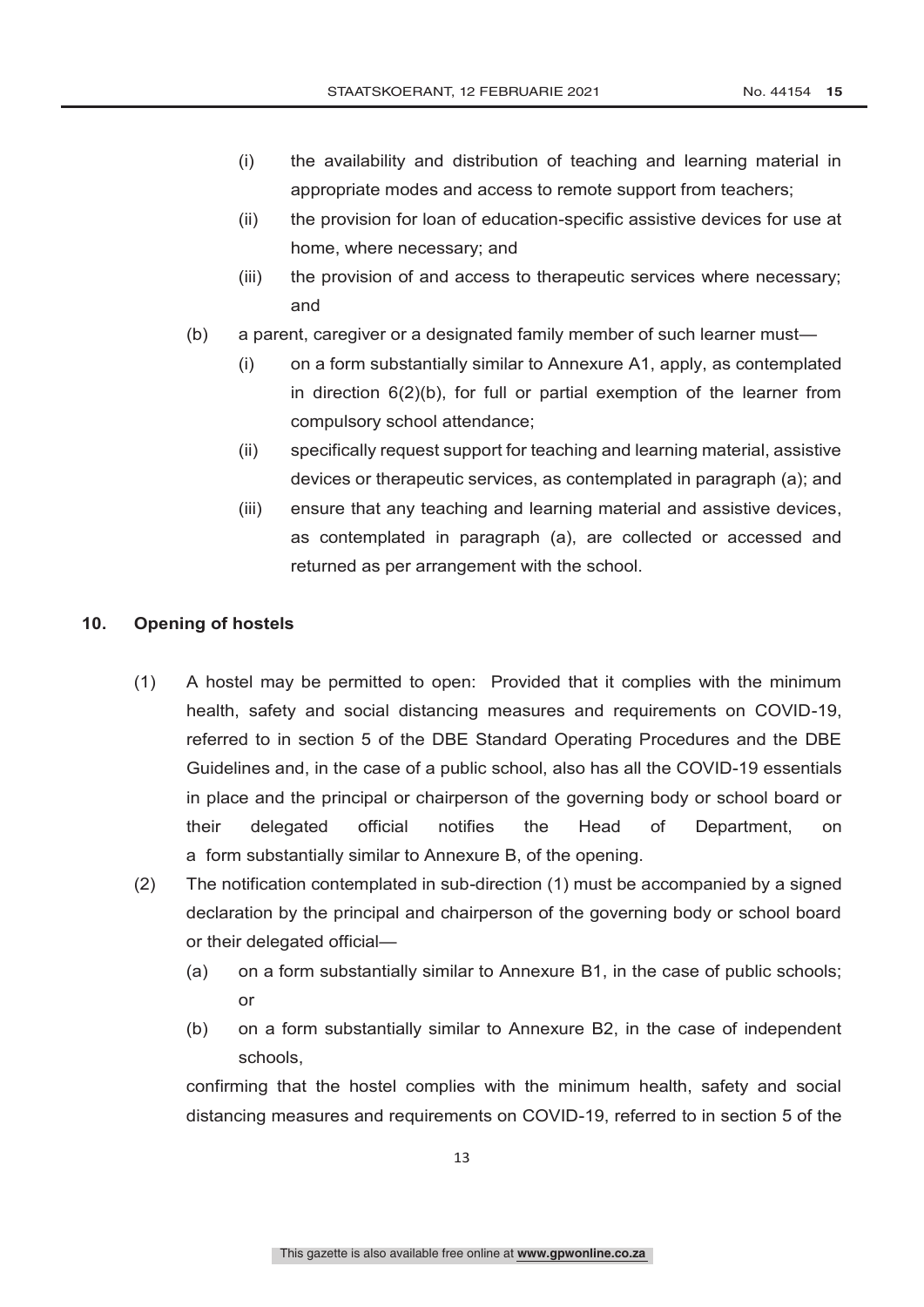DBE Standard Operating Procedures and the DBE Guidelines and, in the case of a public school, has all the COVID-19 essentials in place.

- (3) Hostels may open once the notification and declaration, as contemplated in subdirections (1) and (2), have been submitted to the Head of Department: Provided that the Provincial Department of Education reserves the right to conduct an inspection, once the hostels have opened to verify the hostel's compliance with the measures and requirements, as confirmed in terms of sub-direction (2).
- (4) Subject to sub-direction (5), if a hostel is found not to have complied with the measures and requirements, as confirmed in terms of sub-direction (2)—
	- (a) the hostel will be closed until such time as the hostel complies with these measures and requirements;
	- (b) no learners will be allowed on the premises of the hostel; and
	- (c) the principal or chairperson of the governing body or school board or their delegated official must, as soon as reasonably possible—
		- (i) notify the parents, caregiver or designated family member of the learners, in writing, of the reason for the closure of the hostel;
		- (ii) request the parents, caregiver or designated family member of the learners to fetch the learners from the hostel; and
		- (iii) make arrangements with the parents, caregiver or designated family member of the learners to ensure the provision of learning material and continued teaching to learners.
- (5) (a) In order to provide for the necessary suitable accommodation needs of learners, including learners with special education needs, if a hostel exceeds the number of learners that it can accommodate in accordance with social distancing requirements, the hostel will not be required to close in its entirety: Provided that the school or hostel makes provision for alternatives, including those contemplated in direction 16(2), in order to ensure that the accommodation of learners in hostels complies with health, safety and social distancing requirements.

(b) Where a hostel cannot provide alternatives, as contemplated in paragraph (a), the Provincial Department of Education must assist in the provision of additional infrastructure capacity to provide for the accommodation needs of such learners, including alternative accommodation for a hostel.

(6) The principal or chairperson of the governing body or school board or their delegated official may appeal to the MEC responsible for education in the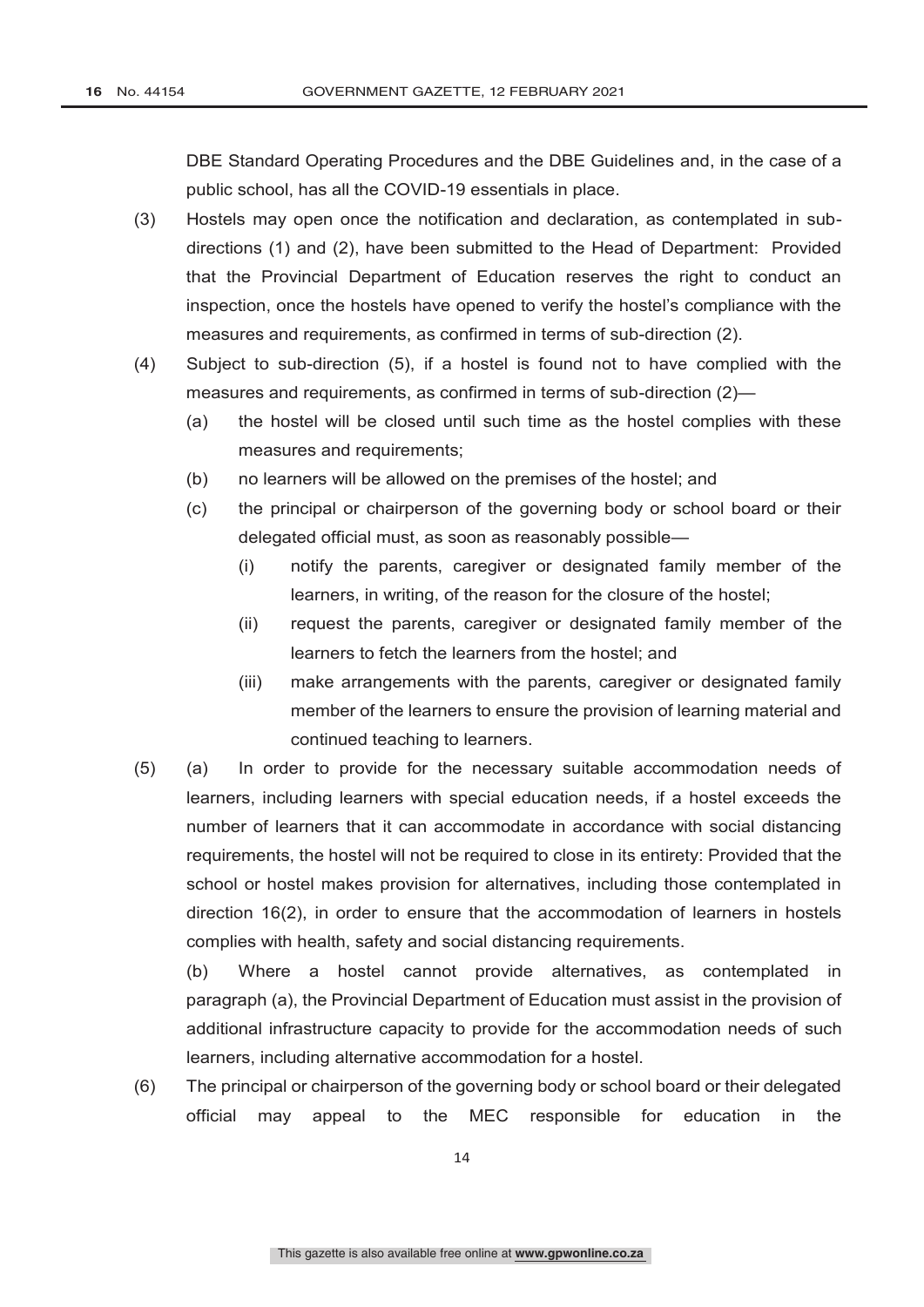province, in writing, within seven days from the date of notification of a decision, in terms of sub-direction (4), to close the hostel.

- (7) The MEC responsible for education must, within seven days of receipt of an appeal, as contemplated in sub-direction (6), inform the hostel, in writing, of his or her decision and the reasons for the decision.
- (8) The Provincial Department of Education must assist in the provision of any additional human resource capacity that is reasonably necessary for the operation of hostels.
- (9) This direction applies to the hostels of all public schools, including public schools for learners with special education needs, as contemplated by the South African Schools Act.

#### **11**. **Sport and extracurricular activities**

- (1) Subject to sub-direction (2) and in compliance with social distancing, hygiene and safety measures to prevent and combat the spread of COVID-19, non-contact sport training and matches, non-contact sport-related activities and all arts and culture school-based activities in schools, may resume without any spectators.
- (2) The following safety measures must be adhered to when resuming the activities contemplated in sub-direction (1):
	- (a) The number of persons in the sporting venues, change rooms or training areas, at any given time, must not be more than 50% of the capacity of the venue with persons observing the social distancing requirements;
	- (b) face masks must be worn by all persons entering the sporting venues, change rooms or training areas, except when participating in training or matches;
	- (c) there must be sufficient quantities of hand sanitizers with at least 70% alcohol content available for use by all officials, coaches, assistants, learners and participants;
	- (d) there must be facilities for washing of hands with soap and water;
	- (e) all windows and doors must remain open, where feasible, to ensure adequate ventilation;
	- (f) social distancing must be maintained at all times; and
	- (g) the sharing of water bottles, energy drinks and other drinks is not allowed.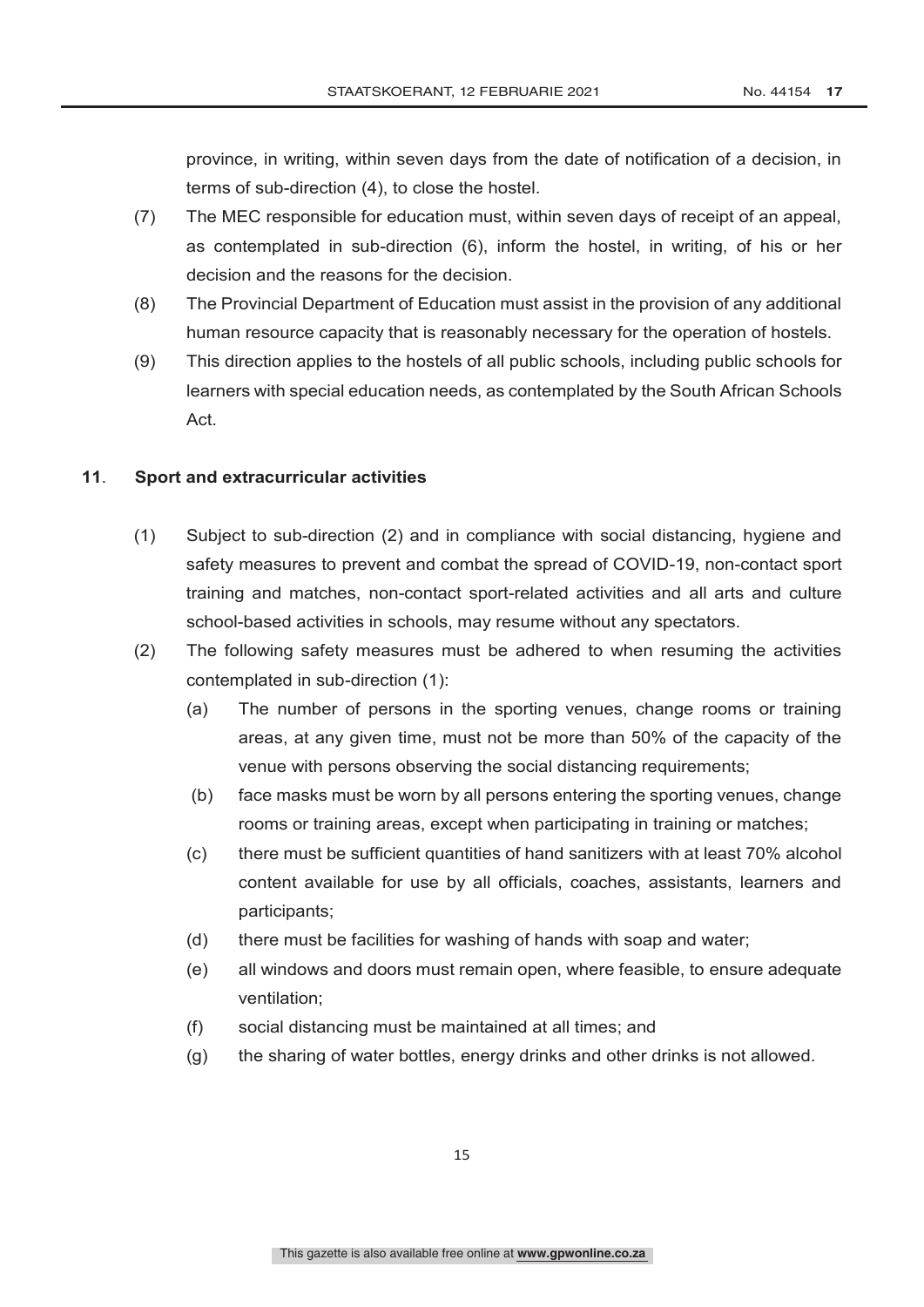- (3) Contact sport training may resume: Provided that all social distancing, hygiene and safety measures are observed and that there is no physical contact between participants during training.
- (4) The school must ensure that sporting venues, tools and equipment are cleaned and sanitized before and after any sporting activities.
- (5) Subject to compliance with the Regulations for Safety Measures in Public Schools, as published under Government Notice No. 1040 in Government *Gazette* No. 22754 of 12 October 2001, national championships and tournaments for non-contact sport that require learners to travel to other schools or provinces is suspended under Adjusted Alert Level 3.
- (6) Subject to strict adherence to all social distancing, hygiene and safety measures, cocurricular and enrichment programmes, such as oral history, spelling bee, moot court, speech contests, debates and school clubs, may resume activities and competitive engagement may take place on virtual platforms as travel to other schools and provinces are suspended.
- (7) Subject to strict adherence to all social distancing, hygiene and safety measures, solo vocal rehearsals practise are permitted.
- (8) Choir practise or rehearsals, choir competitions, choir performances and interschool choir events are suspended under Adjusted Alert Level 3.

#### **12. Issuing of permits**

- (1) Officials who have to commute to and from work within the declared curfew hours must have a permit on a form that is substantially similar to Form 7 of Annexure A, attached to the Regulations.
- (2) A permit referred to in sub-direction (1) may be issued by the Head of Department or a delegated official or, in the case of a school, by a principal or a person delegated by him or her.

# **13. General safety measures at schools, hostels and offices for duration of COVID-19 pandemic**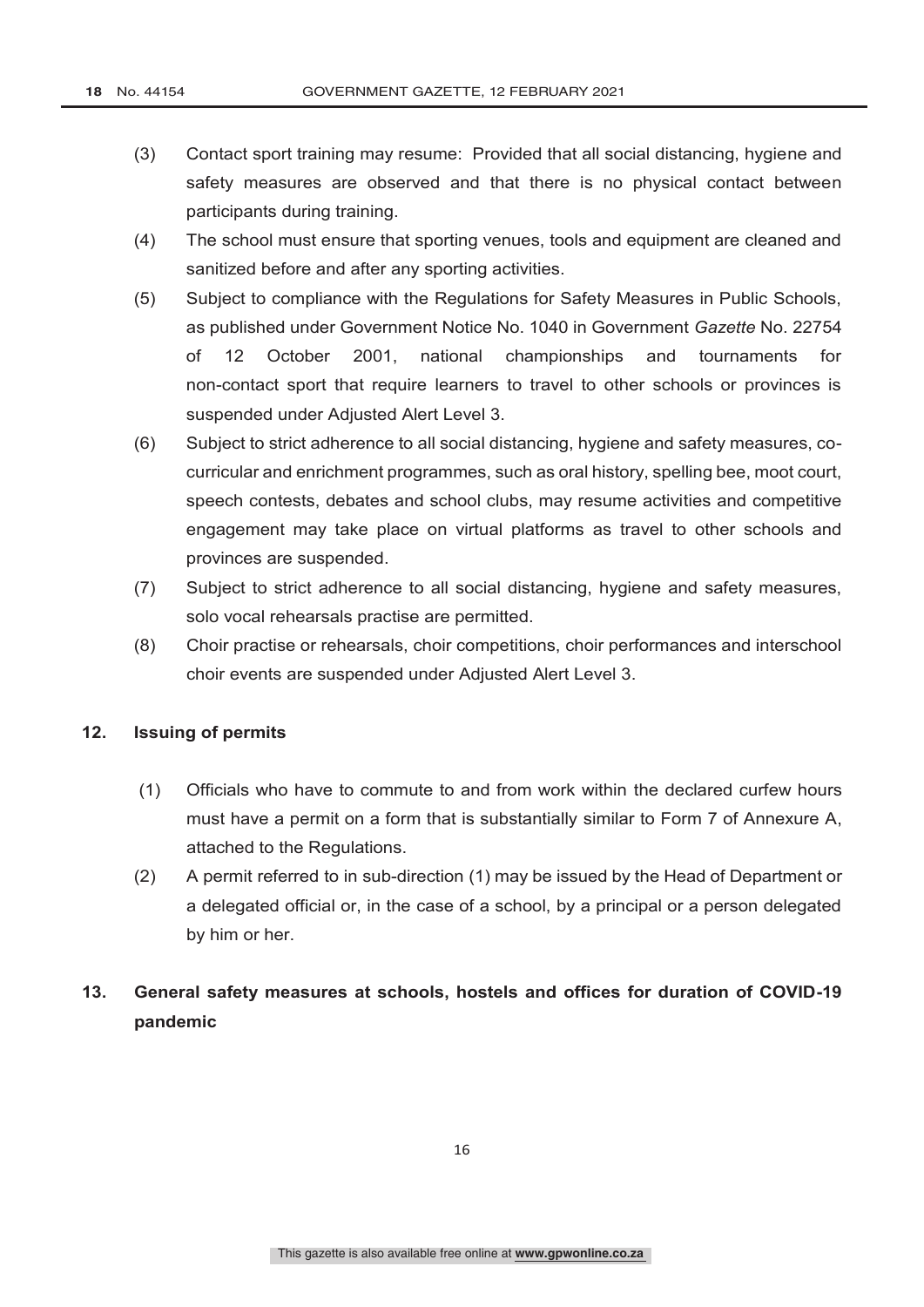- (1) The Provincial Department of Education is responsible for the provisioning of personal protective equipment and other COVID-19 essentials for officials and learners in public schools and hostels.
- (2) To ensure the sufficient supply of cloth face masks, in compliance with regulation 34(3)*(c)* of the Regulations and face shields for learners with special educational needs, the principal of a public school, must request the Provincial Department of Education, in writing, through the district office, to procure cloth face masks and face shields as required by a public school.
- (3) The District Director must process the request by the principal within three days of receipt thereof and forward it to the Provincial Department of Education, without delay.
- (4) The Provincial Department of Education must ensure that the procurement of cloth face masks is finalised and that the cloth face masks are delivered to public schools timeously.
- (5) All schools and offices must develop a workplace plan containing the following information:
	- (a) Which employees are permitted to work;
	- (b) what plans are in place for the employees at the workplace;
	- (c) what health protocols are in place to protect employees from COVID-19; and
	- (d) the details of the COVID-19 compliance officer.
- (6) A school must send out a notice to all parents informing them that they must not send learners to school if the learners have any of the observable symptoms associated with COVID-19, including fever, cough, sore throat, redness of eyes and shortness of breath or difficulty in breathing, body aches, loss of smell or loss of taste, nausea, vomiting, diarrhoea, fatigue or weakness, or has been in direct contact with a person who is suspected to have COVID-19.
- (7) Every school, hostel and office must implement the health and safety measures as contained in these Directions, section 5 of the DBE Standard Operating Procedures and the DBE Guidelines.

# **14. Symptom screening**

(1) All persons entering any school premises, hostel or office must be screened at the entrance.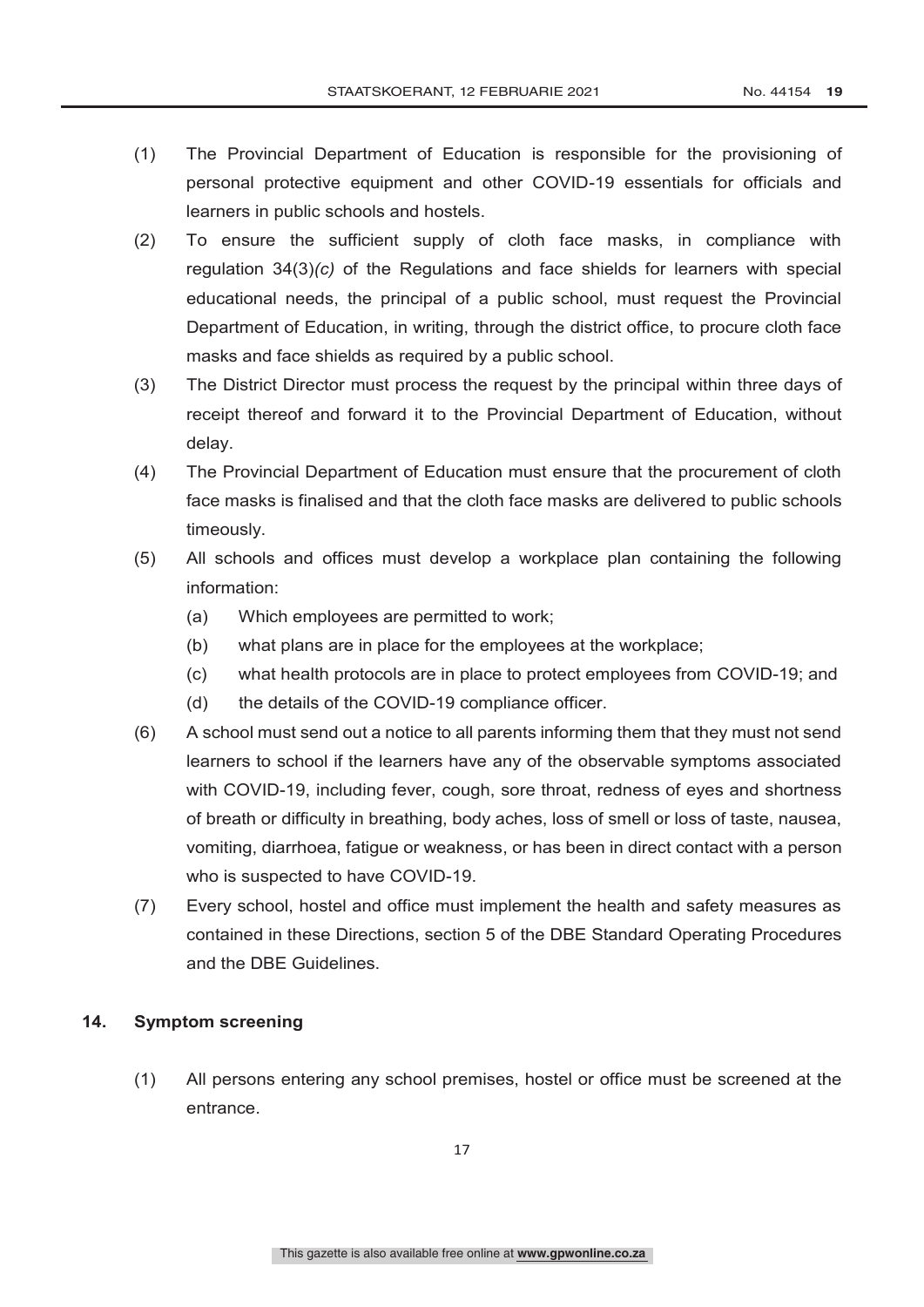- (2) Screening must be conducted—
	- (a) by the persons who have either been identified by the school or by the Head of Department; and
	- (b) in accordance with the Department of Health Protocols and section 5 of the DBE Standard Operating Procedures and the DBE Guidelines.
- (3) All persons who conduct screening must receive the relevant training.
- (4) Any person who has any COVID-19 symptoms must immediately report such symptoms to the COVID-19 compliance officer of the school, hostel or office or any person designated by him or her.
- (5) If a person presents with the symptoms referred to in direction 13(6), or informs the COVID-19 compliance officer or designated official of these symptoms, the school, hostel or office must—
	- (a) not permit the person to enter the premises; or
	- (b) if the person is already on the premises of a school, hostel or office—
		- (i) immediately isolate the person, and require that person or, in the case of a learner, advise the parent or guardian, to make arrangements to be transported in a manner that does not place any other person or members of the public at risk, either to be self-isolated or to go for a medical examination or testing;
		- (ii) assess the risk of transmission, disinfect the area and any official's or learner's workstation or sleeping quarters, in the case of a hostel;
		- (iii) refer those persons who may be at risk for screening; and
		- (iv) take any other appropriate measure to prevent possible transmission.
- (6) If there is evidence that any official contracted COVID-19 as a result of occupational exposure, the school must lodge a claim for compensation in terms of the Compensation for Occupational Injuries and Diseases Act, 1993 (Act No. 130 of 1993) in accordance with the Notice on Compensation for Occupationally-acquired Novel Corona Virus Disease (COVID-19), published under Government Notice No. 193, in Government *Gazette* No. 43126 of 23 March 2020, if applicable.
- (7) If any person has been diagnosed with COVID-19 and isolated in accordance with the Department of Health Guidelines, a school, hostel or office may only allow the return of such person to the school, hostel or office on condition that he or she has undergone a medical assessment confirming his or her fitness to return.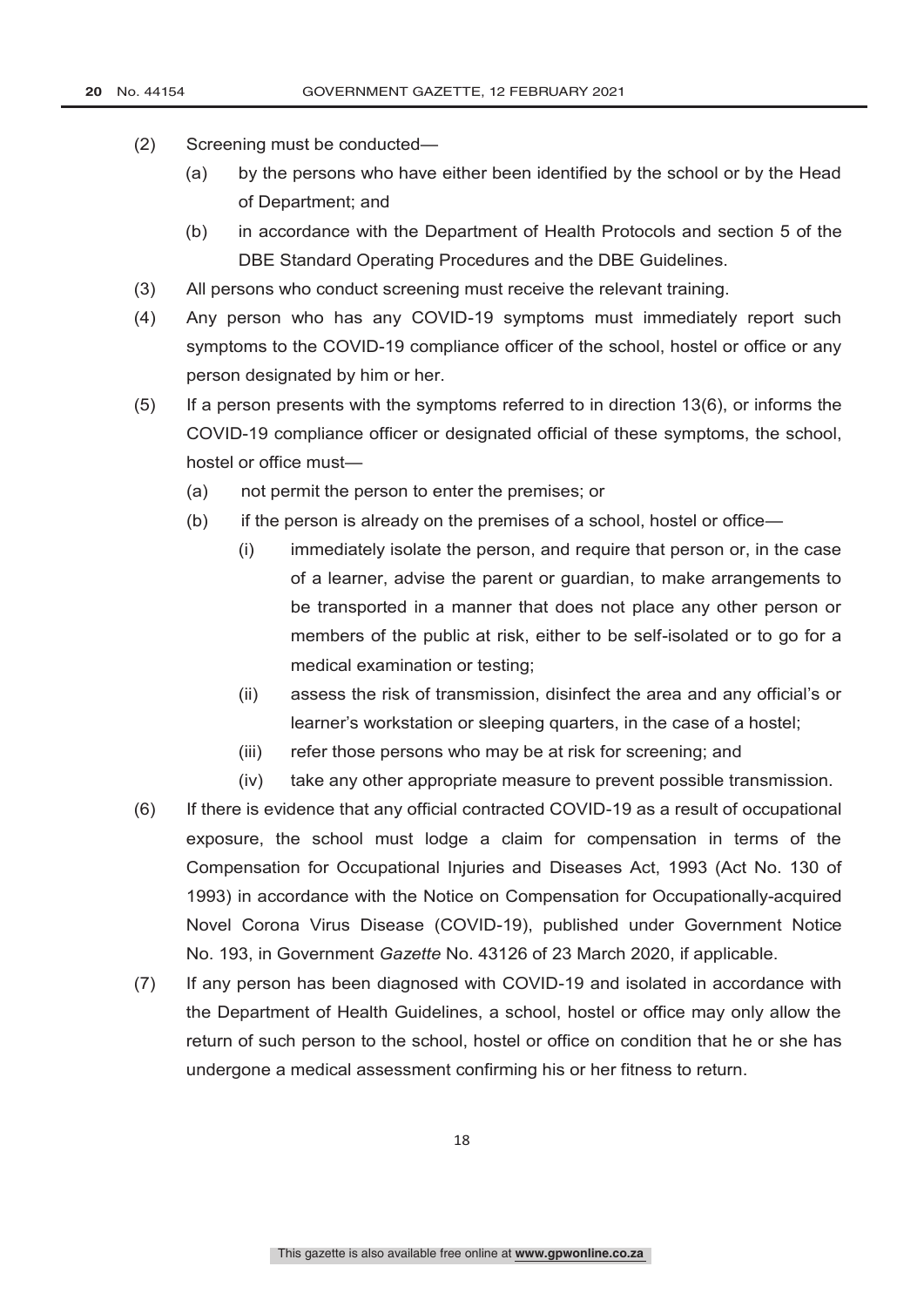(8) The Minister, in consultation with the Minister of Health, will regularly review the DBE Standard Operating Procedures and DBE Guidelines to ensure that health, safety and social distancing measures are consistent with the current and best practices.

#### **15. Sanitizers, disinfectants and masks**

- (1) For the purposes of these Directions, a hand sanitizer must be one that contains at least 70% alcohol and complies with the recommendations of the Department of Health.
- (2) Every school, hostel and office must ensure that there are—
	- (a) easily accessible, sufficient quantities of hand sanitizers, based on the number of learners, educators or officials or other persons who access the school, hostel or office, at the entrance of, and in, the workplace or sleeping quarters, which the persons are required to use; and
	- (b) facilities for washing of hands with soap and clean water.
- (3) Every school, hostel and office must take proper measures to ensure that—
	- (a) all work surfaces and equipment are cleaned before school or work begins, or after school or work ends;
	- (b) classrooms, sleeping quarters and water and sanitation facilities are cleaned at least once a day by appointed cleaners; and
	- (c) surfaces that are touched frequently by many people (railings, light switches, communal taps, braille signage, lunch tables, sports equipment, door and window handles, toys, teaching and learning aids, etc.) are cleaned more frequently.
- (4) Every Provincial Department of Education must—
	- (a) provide each official and learner at public schools, with two cloth face masks or face shields; and
	- (b) require learners and any other person entering the school premises, hostel or office to wear a cloth face mask, a homemade item that covers the nose and mouth or another appropriate item to cover the nose and mouth.

#### **16. Social distancing and timetable models**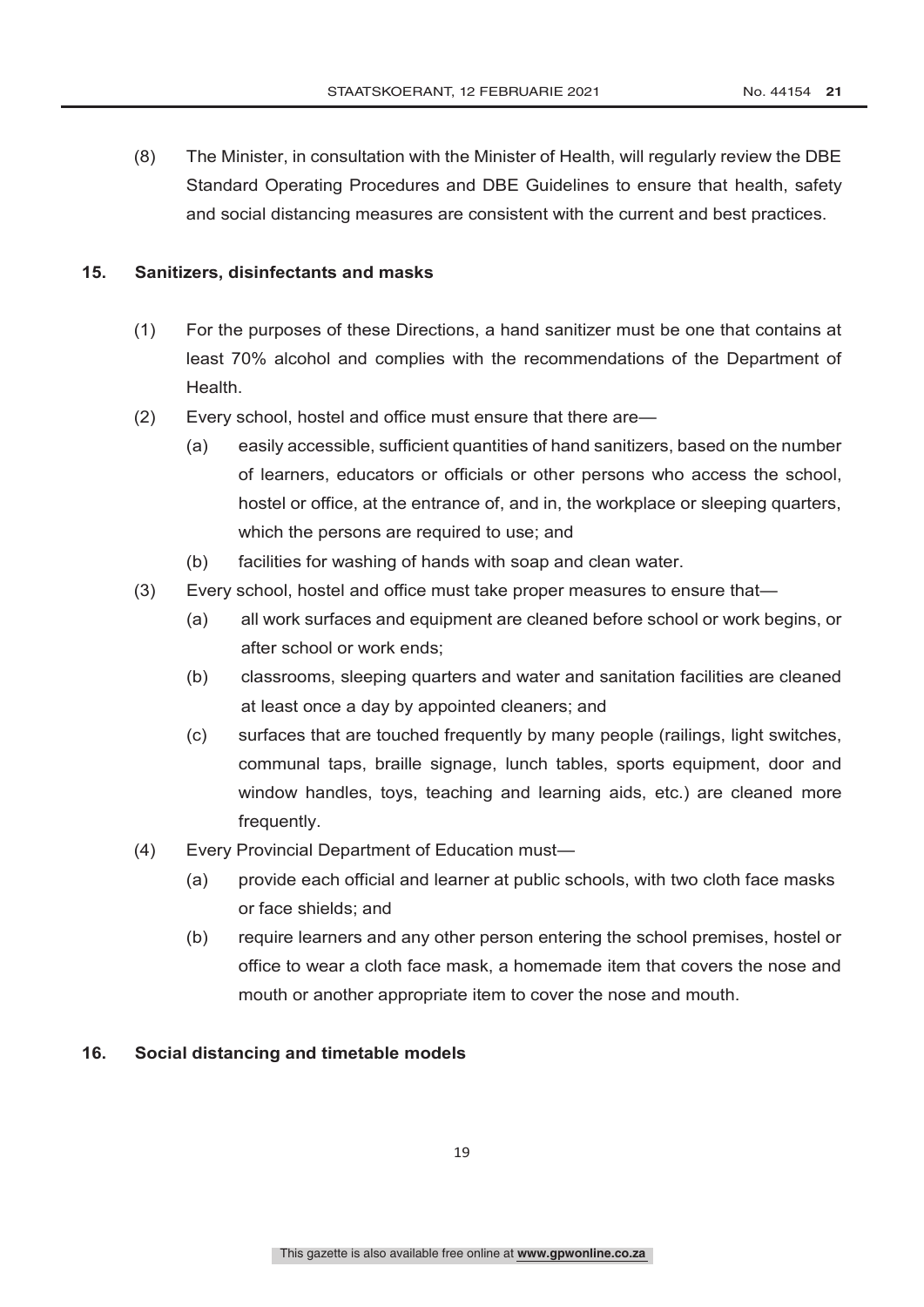- (1) Every school, hostel or office must comply with the social distancing requirements as prescribed in the Regulations, DBE Standard Operating Procedures and DBE Guidelines.
- (2) Subject to sub-direction (1), schools may consider and apply any of following available timetable models suitable for their context and functionality:
	- (a) Daily and weekly rotation;
	- (b) bi-weekly rotation;
	- (c) platooning or shifts;
	- (d) traditional and daily attendance; or
	- (e) a hybrid of the latter.
- (3) Schools with large enough facilities to comply with health, safety, and social distancing requirements do not have to change their traditional and daily timetable models, and may continue to operate in accordance with those timetable models.
- (4) A school that has a large enough facility may accommodate more than 50 learners, officials and parents in that facility at a time, strictly for educational purposes: Provided that all health, safety and social distancing measures for COVID-19 are complied with.

#### **17. Curriculum trimming and reorganisation**

- (1) In order to accommodate the teaching time lost as a result of the national state of disaster and the adjustment of timetables, the curriculum, as articulated in the Curriculum and Assessment Policy Statement, has been reviewed by the Minister in accordance with section 3(4)*(l)* of the National Education Policy Act*,* 1996 (Act No. 27 of 1996), which empowers the Minister to determine national policy for curriculum frameworks, core syllabuses and education programmes.
- (2) The curriculum recovery guidelines aimed at supporting the management of the learning losses and the catch-up programmes at school level, include Circular S13 of 2020, which released the curriculum recovery 2021 Annual Teaching Plans (ATPs) for Grades 1-12, and PowerPoint presentations per subject, per grade for mediation of the recovery ATPs in all subjects and grades are accessible on the website of the Department of Basic Education, through the following link: https://www.education.gov.za/2021ATPs.aspx.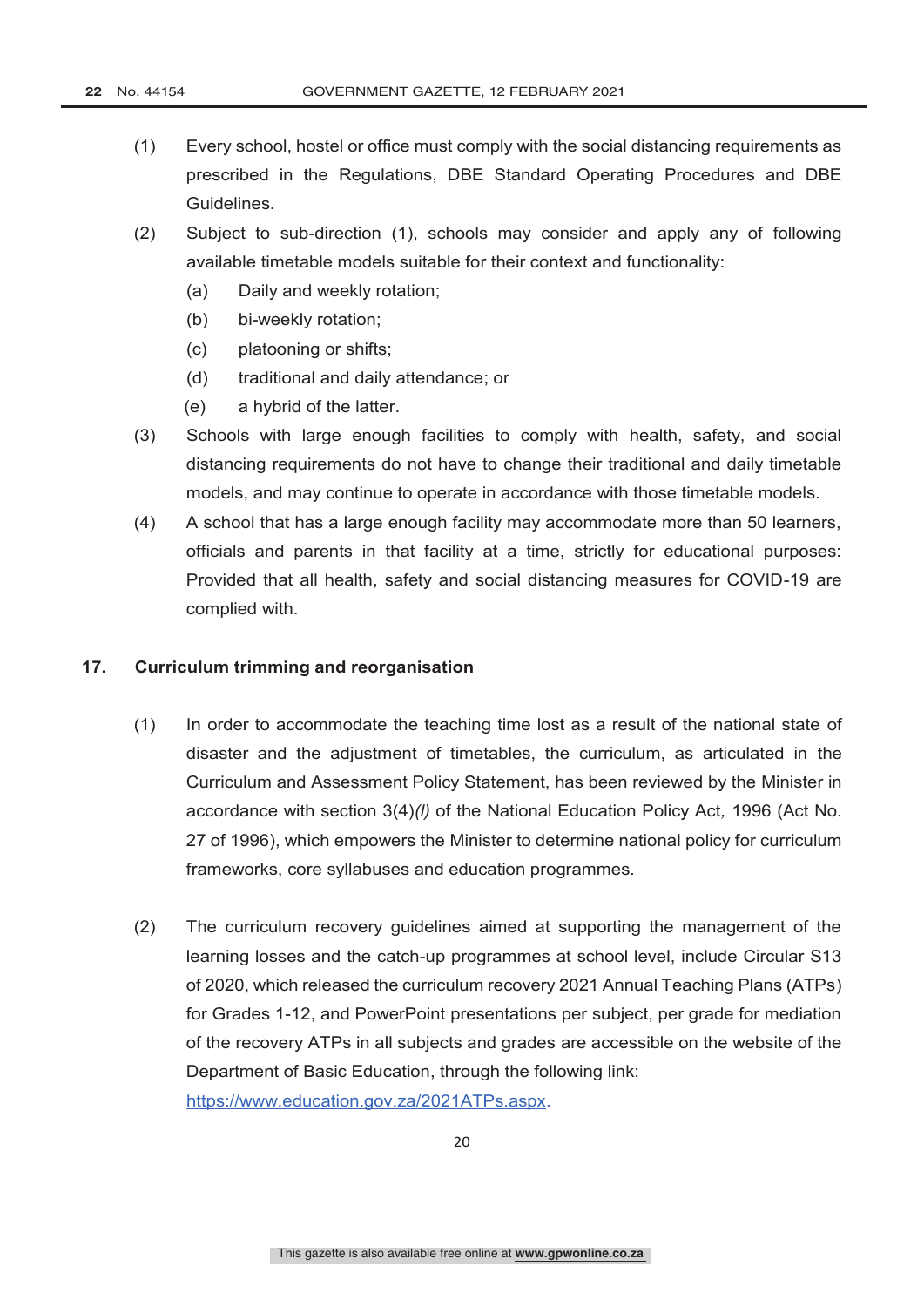#### **18. Withdrawal of directions**

The Directions regarding the reopening of schools and measures to address, prevent and combat the spread of COVID-19 in the Department of Basic Education, all Provincial Education Departments, all education district offices and all schools in the Republic of South Africa, issued under Government Notice No. 343, published in Government *Gazette* No. 43465 of 23 June 2020, as amended under—

- (a) Government Notice No. 357, published in Government *Gazette* No. 43488 of 29 June 2020;
- (b) Government Notice No. 370, published in Government *Gazette* No. 43510 of 7 July 2020;
- (c) Government Notice No. 371, published in Government *Gazette* No. 43511 of 8 July 2020;
- (d) Government Notice No. 411, published in Government *Gazette* No. 43578 of 2 August 2020;
- (e) Government Notice No. 503, published in Government *Gazette* No. 43715 of 15 September 2020;
- (f) Government Notice Number 579 published in Government *Gazette* No. 43826 of 21 October 2020;
- (g) Government Notice Number 748 published in Government *Gazette* No. 44054 of 31 December 2020; and
- (h) Government Notice Number 18 published in Government *Gazette* No. 44096 of 22 January 2021,

are hereby withdrawn

#### **19. Short title and commencement**

These directions are called the Directions regarding the reopening of schools and measures to address, prevent and combat the spread of COVID-19 in the National Department of Basic Education, and Provincial Departments of Education, and all schools in the Republic of South Africa, and come into operation on the date of publication thereof in the Government *Gazette*.

21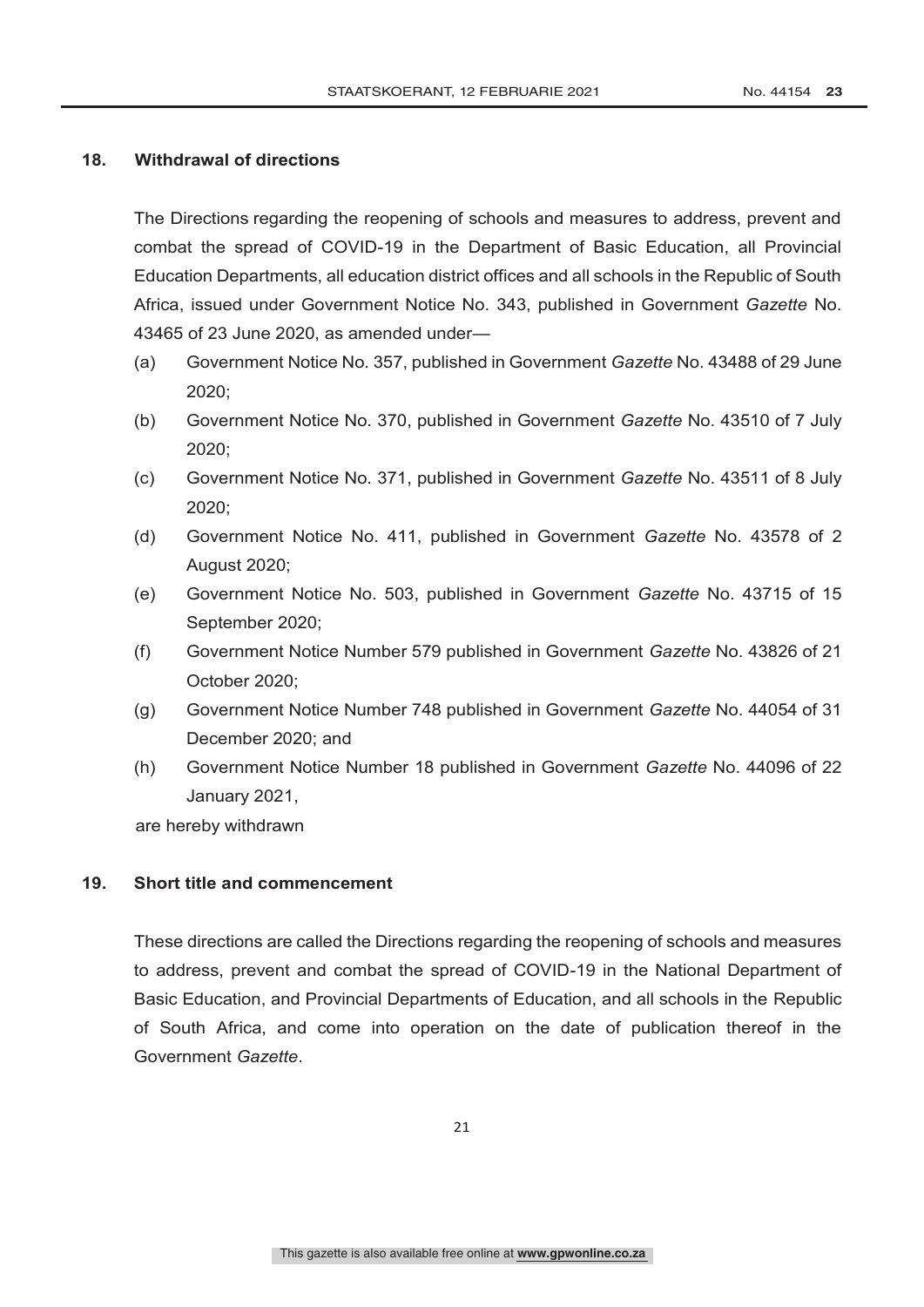#### **ANNEXURE A1**

## **APPLICATION FOR EXEMPTION OF LEARNER FROM SCHOOL ATTENDANCE**

[Application in terms of directions  $6(1)(a)$ ,  $6(1)(b)$ ,  $6(1)(c)$ ,  $6(2)(a)$ ,  $6(2)(b)$ ,  $9(6)(b)(i)$  and 9(6)(b)(ii)]

*(To be completed by the parent/caregiver/designated family member*)

|                                                                                     |  | (Name and surname), the parent, |  |
|-------------------------------------------------------------------------------------|--|---------------------------------|--|
| caregiver or a designated family member (delete whichever is not applicable) of     |  |                                 |  |
|                                                                                     |  |                                 |  |
|                                                                                     |  | (Name of school),               |  |
| hereby apply to the Head of Department to exempt the learner from compulsory school |  |                                 |  |

attendance, in terms of section 4 of the South African Schools Act, 1996 (Act No. 84 of 1996), for the period of the national state of disaster.

I do so, and take full responsibility, to oversee the learning of the learner at home as indicated in the signed agreement (Annexure A2). The reasons for my application for exemption are as follows:

| <b>Reason</b>                         | <b>Further Details</b> |
|---------------------------------------|------------------------|
| Underlying health condition and/or    |                        |
| comorbidity of the learner or a close |                        |
| family member                         |                        |
| General concern over the risk of      |                        |
| transmission of COVID-19              |                        |

In respect of a learner with a medical condition, as contemplated in direction  $6(1)(a)$ : Evidence of medical condition of learner is attached/not attached *(delete whichever is not applicable)*.

In respect of a learner with special needs, as contemplated in direction 9(6), the parent/caregiver/designated family member of the learner must, in terms of direction 9(6)(b)(ii), specify the support needs of the learner in respect of teaching and learning material, assistive devices or therapeutic services, as follows: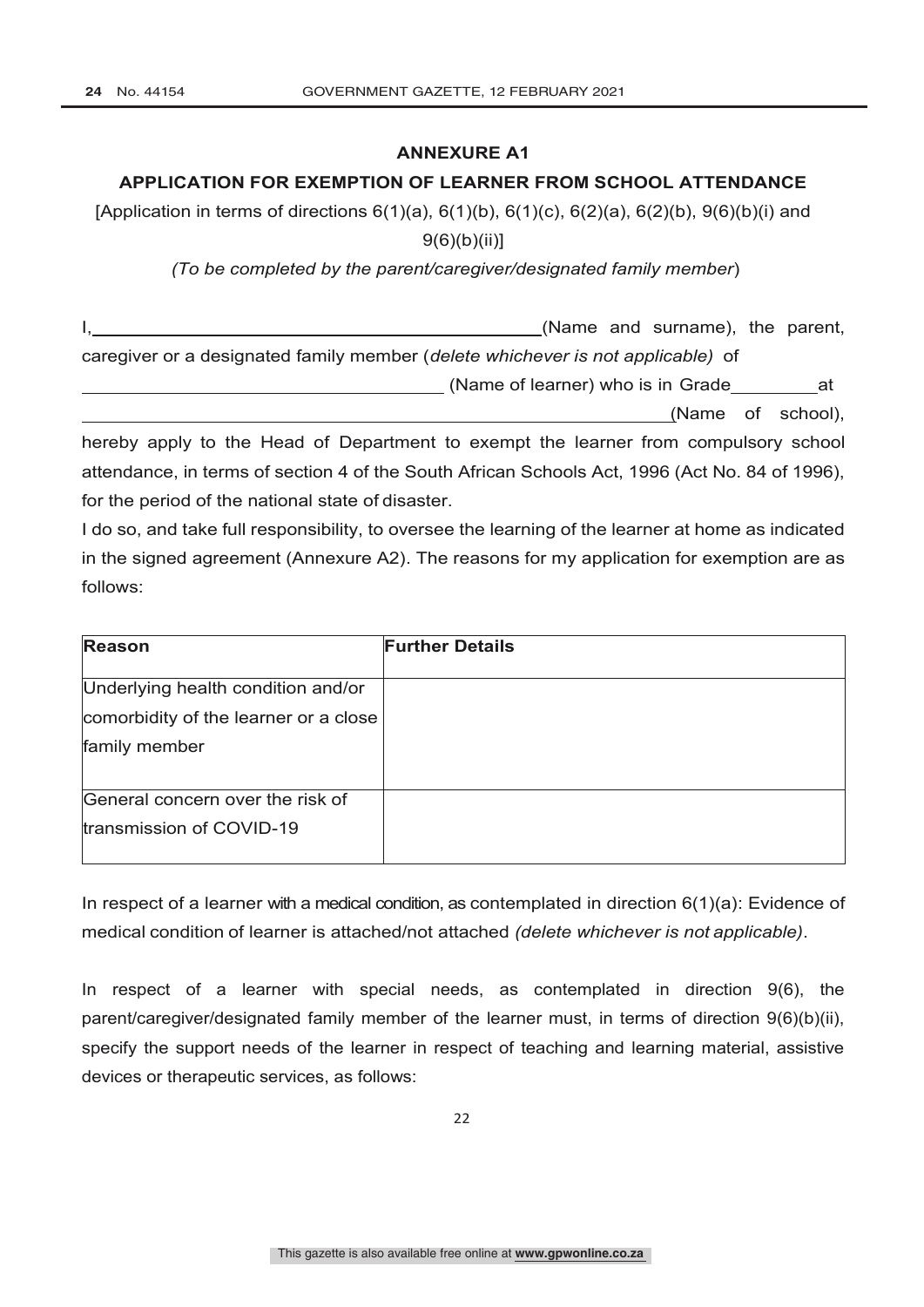| <b>PART</b> | <b>Support Needs of Learner</b>               | <b>Further Details</b> |
|-------------|-----------------------------------------------|------------------------|
| A           | <b>Teaching and Learning Support Material</b> |                        |
| B           | <b>Assistive Device</b>                       |                        |
| $\mathbf c$ | <b>Therapeutic Services</b>                   |                        |

| Signed at | this<br>Эr | ''' |  |
|-----------|------------|-----|--|
|-----------|------------|-----|--|

 $\overline{\phantom{a}}$  , and the contribution of the contribution of the contribution of the contribution of the contribution of the contribution of the contribution of the contribution of the contribution of the contribution of the

Parent/caregiver/designated family member Full name and surname of

parent/caregiver/designated family member

Contact number: \_\_\_\_\_\_\_\_\_\_\_\_\_\_\_\_\_\_\_\_\_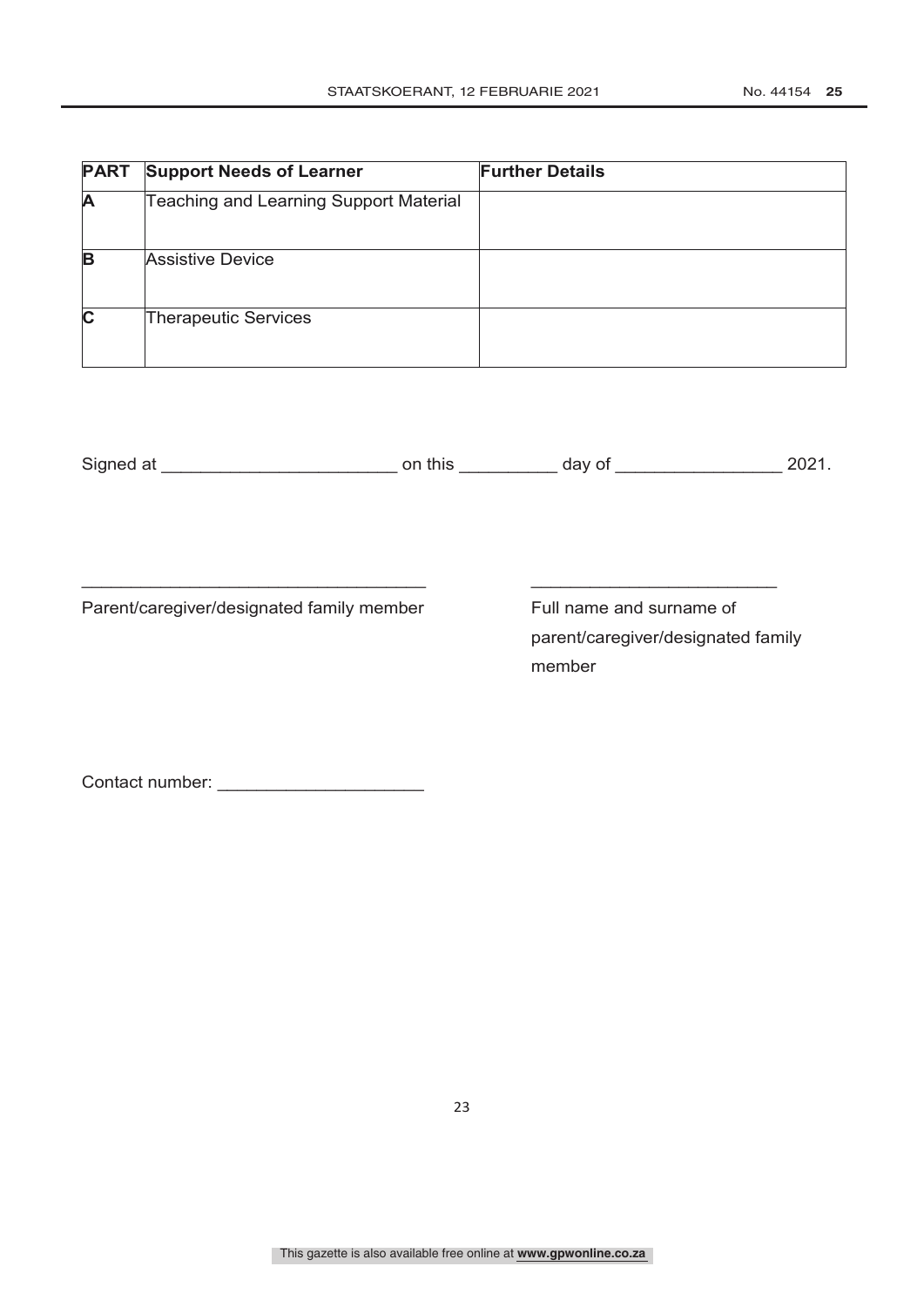#### **ANNEXURE A2**

# **PARENT ACCEPTANCE FORM: TO ADHERE TO CONDITIONS FOR EXEMPTION FROM COMPULSORY SCHOOL ATTENDANCE**

[Application in terms of directions  $6(2)(a)$ ,  $6(2)(b)$ ,  $9(6)(b)(i)$ ] and  $9(6)(b)(ii)$ ]

*(To be completed by the parent/caregiver/designated family member)*

I, (Name and surname), the parent, caregiver or a designated family member *(delete whichever is not applicable)* of (Name of learner) who is in Grade at a control of the control of the control of the control of the control of  $\alpha$ of school), hereby accept the following conditions for the exemption of the learner from compulsory school attendance for the duration of national state of disaster:

- (1) I accept and agree that I will take responsibility—
	- (a) to oversee the daily learning of the learner at home, including the daily work and assessments;
	- (b) to ensure that the learner is informed of the work that must be learned and the work that must be completed on a daily basis; and
	- (c) to ensure that all work and assignments are collected or accessed and returned to school, in accordance with the arrangements made with the school.
- (2) I accept and agree that, if the conditions in this Annexure are not met, the exemption from compulsory school attendance may be withdrawn.
- (3) I accept and understand that, if I am unable to accept these conditions and the associated responsibilities, then the learner should continue to attend school.

Signed at \_\_\_\_\_\_\_\_\_\_\_\_\_\_\_\_\_\_\_\_\_\_\_\_\_\_\_\_\_\_\_\_\_\_on this \_\_\_\_\_\_\_\_\_\_\_\_\_\_ day of \_\_\_\_\_\_\_\_\_\_\_\_\_\_\_\_\_\_ 2021.

\_\_\_\_\_\_\_\_\_\_\_\_\_\_\_\_\_\_\_\_\_\_\_\_\_\_\_\_\_\_\_\_\_\_\_\_ \_\_\_\_\_\_\_\_\_\_\_\_\_\_\_\_\_\_\_\_\_\_\_\_\_\_\_

Parent/Caregiver/Designated family member Full Name

Contact number: \_\_\_\_\_\_\_\_\_\_\_\_\_\_\_\_\_\_\_\_\_

This gazette is also available free online at **www.gpwonline.co.za**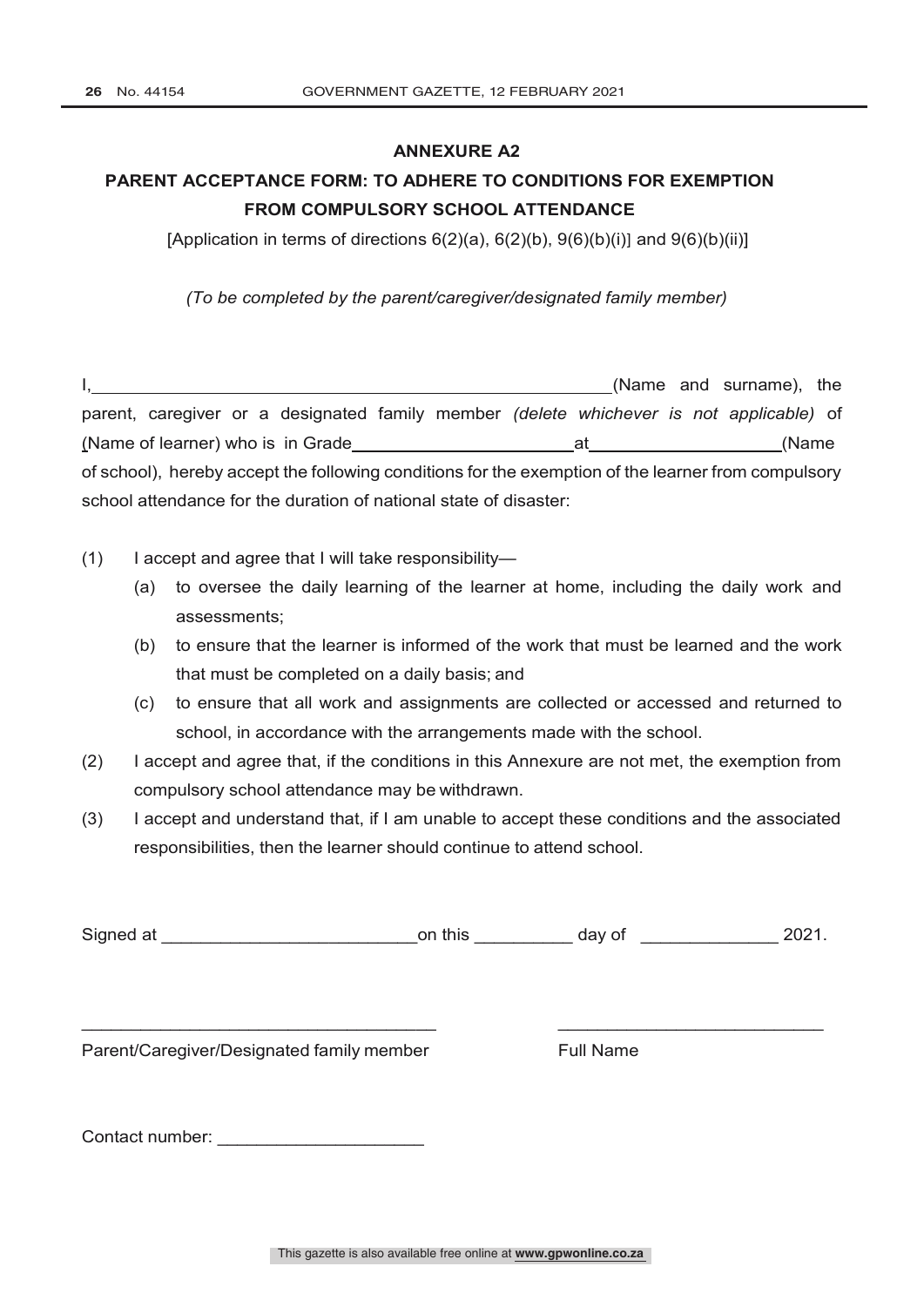### **ANNEXURE B**

### **NOTIFICATION OF OPENING OF HOSTEL(S)**

[Notification in terms of directions 10(1) and 10(2)]

*(Complete school particulars and attach Annexure B1 or B2)*

*(To be completed by the principal***,** *chairperson of the school governing body or board, or their delegated official)*

I, Mame and surname), the principal/ chairperson of the school governing body or board / delegated official *(delete whichever is not applicable)*, of:

(Name of school),

hereby notify the Head of Department of my/our decision to open the hostel(s), as contemplated in direction 10(1).

### **School and hostel particulars**

| Province:                     |  |
|-------------------------------|--|
|                               |  |
| District:                     |  |
|                               |  |
| Circuit:                      |  |
|                               |  |
| Name of school and hostel(s): |  |
|                               |  |
| <b>EMIS Number:</b>           |  |
|                               |  |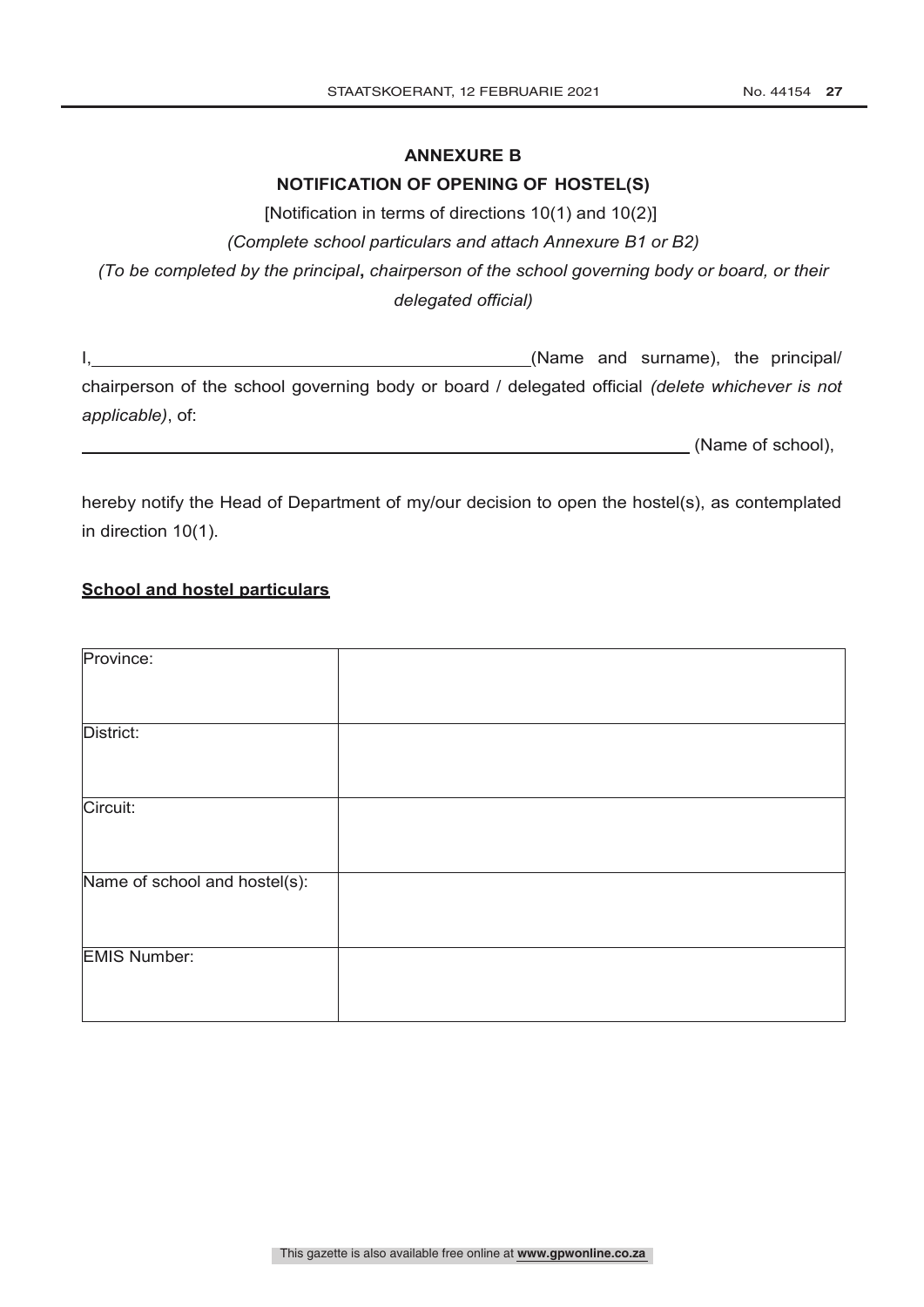| Principal's name and  |                                                                            |  |
|-----------------------|----------------------------------------------------------------------------|--|
| surname:              |                                                                            |  |
| Tel / Cell No:        |                                                                            |  |
| E-mail Address:       |                                                                            |  |
| <b>Highest Grade:</b> |                                                                            |  |
| Lowest Grade:         |                                                                            |  |
| Number of learners:   |                                                                            |  |
|                       |                                                                            |  |
|                       |                                                                            |  |
| Principal             | the control of the control of the control of the control of the control of |  |
| Date:                 |                                                                            |  |

Chairperson of the governing body/ school board Date:

*Official stamp*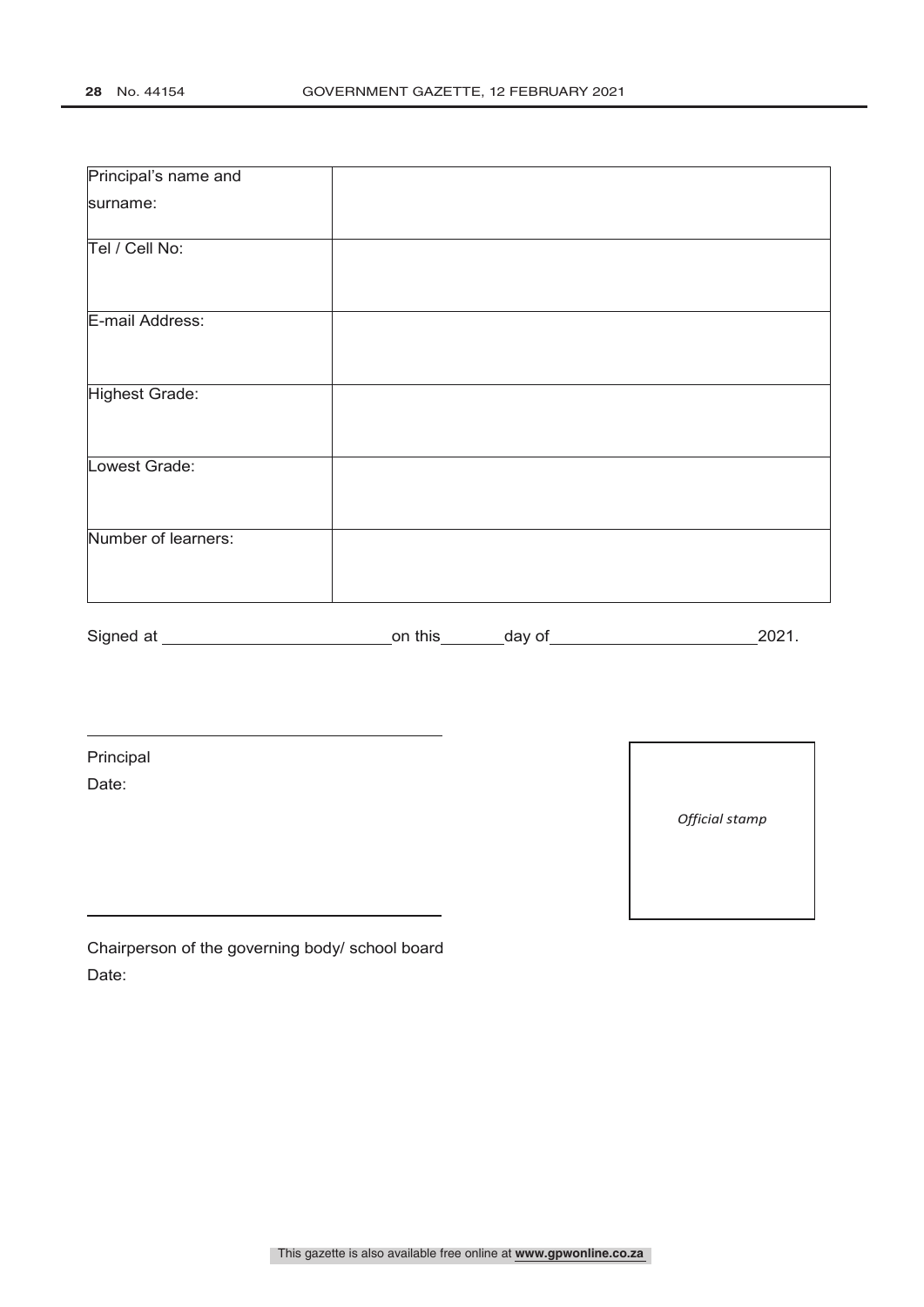**ANNEXURE B1**

#### **DECLARATION CONFIRMING COMPLIANCE OF PUBLIC SCHOOL HOSTEL(S)**

[Declaration in terms of direction 10(2)(a)]

*(To be completed by the principal, chairperson of the governing body, or their delegated official, in respect of public schools, and attached to Annexure B)*

I, (Name and surname), the principal/chairperson of the governing body or school board / their delegated official *(delete whichever is not applicable)*, of (Name of school), hereby declare that the hostel(s) has/have complied with the health, safety and social distancing measures for COVID-19, set out in the DBE Standard Operating Procedures and the DBE Guidelines and has/have all the COVID-19 essentials in place.

I further acknowledge that it is the responsibility of the school governing body, the principal and/or the school board to take all reasonable steps to comply with the health, safety and social distancing measures for COVID-19, set out in the DBE Standard Operating Procedures and the DBE Guidelines.

| Signed at<br>on this | dav of | 2021. |
|----------------------|--------|-------|
|----------------------|--------|-------|

Principal Date:

*Official stamp*

Chairperson of the governing body/ school board Date: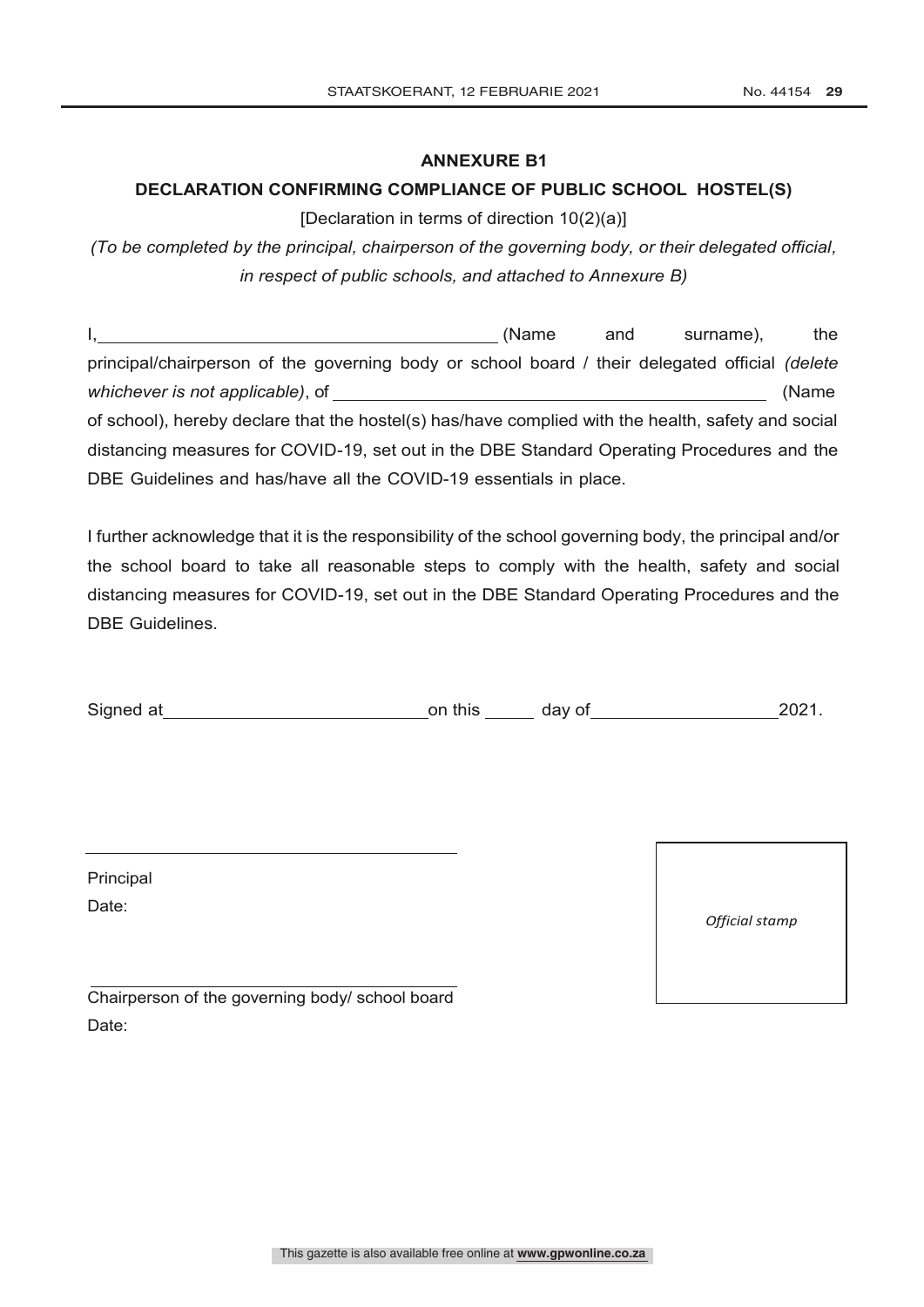#### **ANNEXURE B2**

### **DECLARATION CONFIRMING COMPLIANCE OF INDPENDENT SCHOOL HOSTEL(S)**

[Declaration in terms of direction 10(2)(b)]

*(To be completed by the principal, chairperson of the governing body, or their delegated official in respect of independent schools, and attached to Annexure B)* 

I, (Name and surname), the principal/chairperson of the school board/their delegated official *(delete whichever is not applicable)*, of (Name of school), hereby declare that the hostel(s) has/have complied with the health, safety and social distancing measures for COVID-19, set out in the DBE Standard Operating Procedures and the DBE Guidelines.

I further acknowledge that it is the responsibility of the principal and/or the school board to take all reasonable steps to comply with the health, safety and social distancing measures for COVID-19, set out in the DBE Standard Operating Procedures and the DBE Guidelines.

I further accept that any civil liability that may arise from the school's decision to reopen its hostel(s) and the manner in which the hostel(s) operate/s following such reopening, shall fall exclusively on the school and that the relevant Department of Basic Education and Provincial Departments of Education shall bear no liability in this regard.

Signed at **Signed at a contract on this** day of 2021.

Principal Date:

*Official stamp*

Chairperson of the governing body/ school board Date: